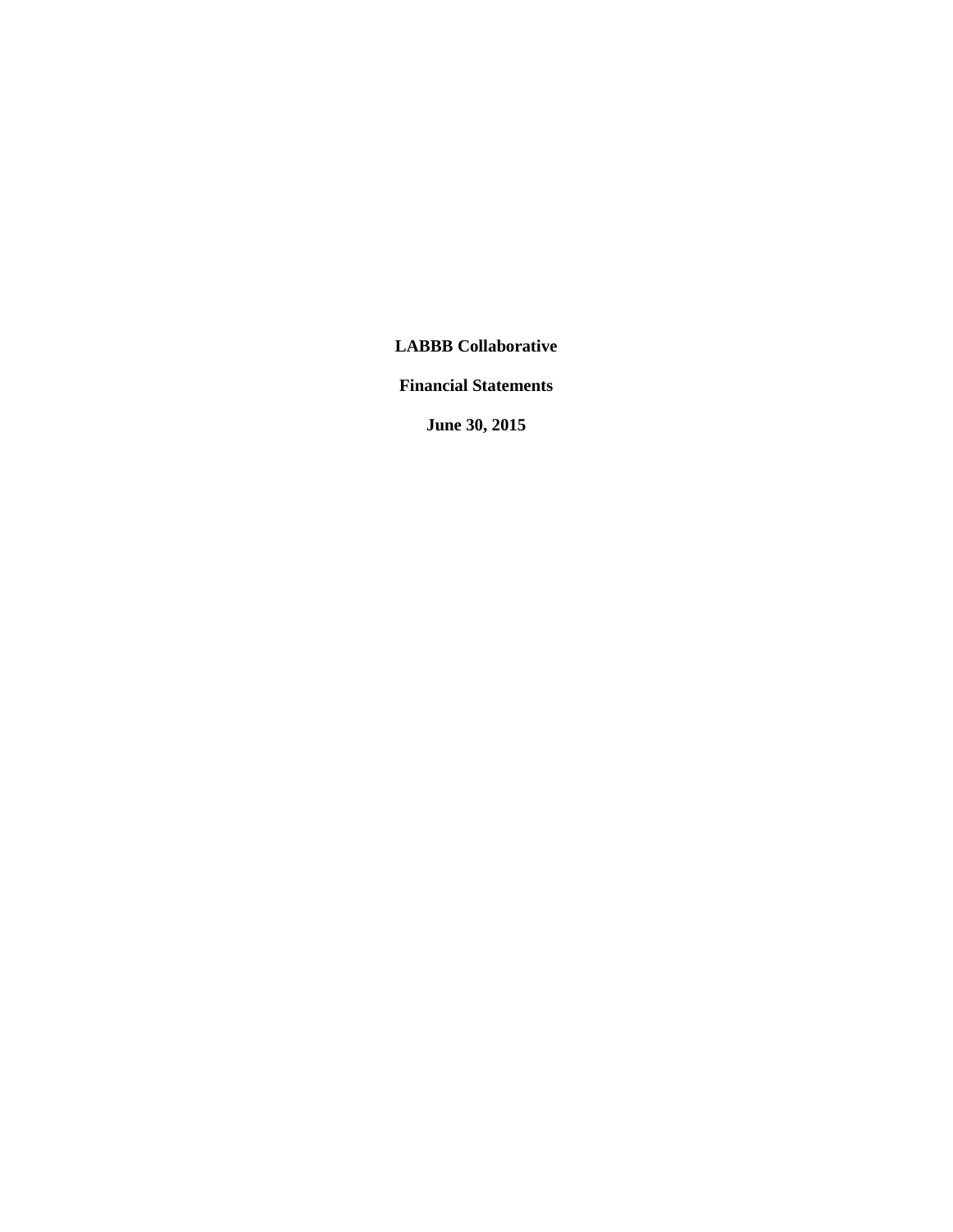## **LABBB Collaborative**

### **Contents**

# **June 30, 2015**

|                                                                                                                                                                                                                                    | Page     |
|------------------------------------------------------------------------------------------------------------------------------------------------------------------------------------------------------------------------------------|----------|
| Independent Auditor's Report                                                                                                                                                                                                       | $1 - 2$  |
| Management's Discussion and Analysis                                                                                                                                                                                               | $3-5$    |
| <b>Statement of Net Position</b>                                                                                                                                                                                                   | 6        |
| Statement of Revenues, Expenses and Changes in Net Position                                                                                                                                                                        | 7        |
| <b>Statement of Cash Flows</b>                                                                                                                                                                                                     | 8        |
| Notes to Financial Statements                                                                                                                                                                                                      | $9 - 17$ |
| Statement of Revenues and Expenses – Budget and Actual                                                                                                                                                                             | 18       |
| Independent Auditor's Report on Internal Control over Financial<br>Reporting and on Compliance and Other Matters Based on an<br>Audit of Financial Statements Performed in Accordance with<br><b>Government Auditing Standards</b> | 19-20    |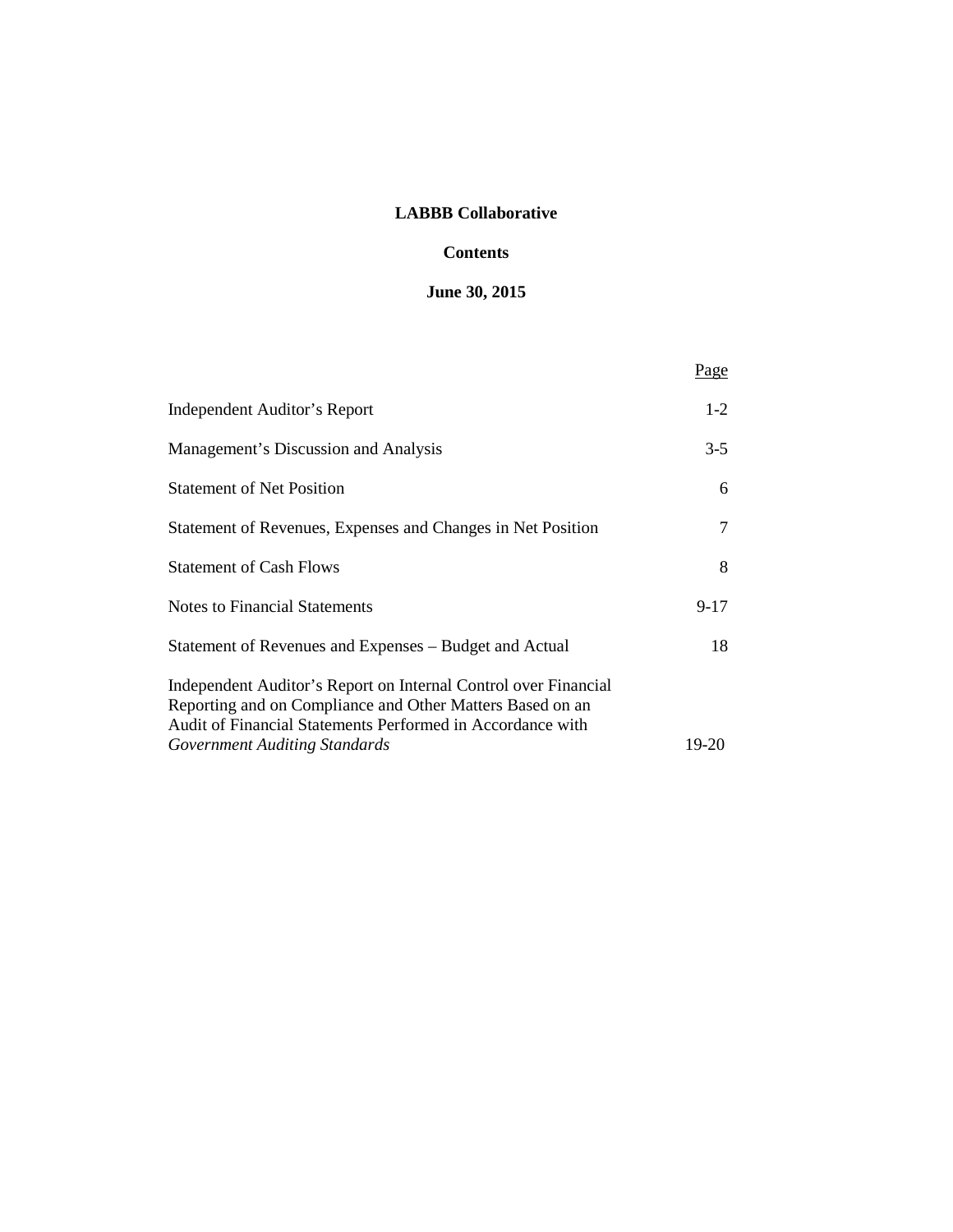

## **INDEPENDENT AUDITOR'S REPORT**

To the Board of Directors of LABBB Collaborative Bedford, Massachusetts

### **Report on the Financial Statements**

We have audited the accompanying financial statements of LABBB Collaborative (a collaborative organized under the Laws of the Commonwealth of Massachusetts), which comprise the statement of net position as of June 30, 2015, and the related statements of revenues, expenses, and changes in net position, and cash flows for the year then ended, and the related notes to the financial statements.

### **Management's Responsibility for the Financial Statements**

Management is responsible for the preparation and fair presentation of these financial statements in accordance with accounting principles generally accepted in the United States of America; this includes the design, implementation, and maintenance of internal control relevant to the preparation and fair presentation of financial statements that are free from material misstatement, whether due to fraud or error.

### **Auditor's Responsibility**

Our responsibility is to express an opinion on these financial statements based on our audit. We conducted our audit in accordance with auditing standards generally accepted in the United States of America and the standards applicable to financial audits contained in *Government Auditing Standards,* issued by the Comptroller General of the United States. Those standards require that we plan and perform the audit to obtain reasonable assurance about whether the financial statements are free from material misstatement.

An audit involves performing procedures to obtain audit evidence about the amounts and disclosures in the financial statements. The procedures selected depend on the auditor's judgment, including the assessment of the risks of material misstatement of the financial statements, whether due to fraud or error. In making those risk assessments, the auditor considers internal control relevant to the entity's preparation and fair presentation of the financial statements in order to design audit procedures that are appropriate in the circumstances, but not for the purpose of expressing an opinion on the effectiveness of the entity's internal control. Accordingly, we express no such opinion. An audit also includes evaluating the appropriateness of accounting policies used and the reasonableness of significant accounting estimates made by management, as well as evaluating the overall presentation of the financial statements.

We believe that the audit evidence we have obtained is sufficient and appropriate to provide a basis for our audit opinion.

## **Opinion**

In our opinion, the financial statements referred to above present fairly, in all material respects, the financial position of LAB BB Collaborative as of June 30, 2015, and the changes in its financial position and its cash flows for the year then ended in accordance with accounting principles generally accepted in the United States of America.

## **Report on Summarized Comparative Information**

We have previously audited LABBB Collaborative's 2014 financial statements, and we expressed an unmodified audit opinion on those audited financial statements in our report dated December 10, 2014. In our opinion, the summarized comparative information presented herein as of and for the year ended June 30, 2014, is consistent, in all material respects, with the audited financial statements from which it has been derived.

8 Essex Street • Newburyport, Massachusetts 01950 • Tel: (978) 462-2161 • Fax: (978) 462-8005 **www.fd-cpa.com**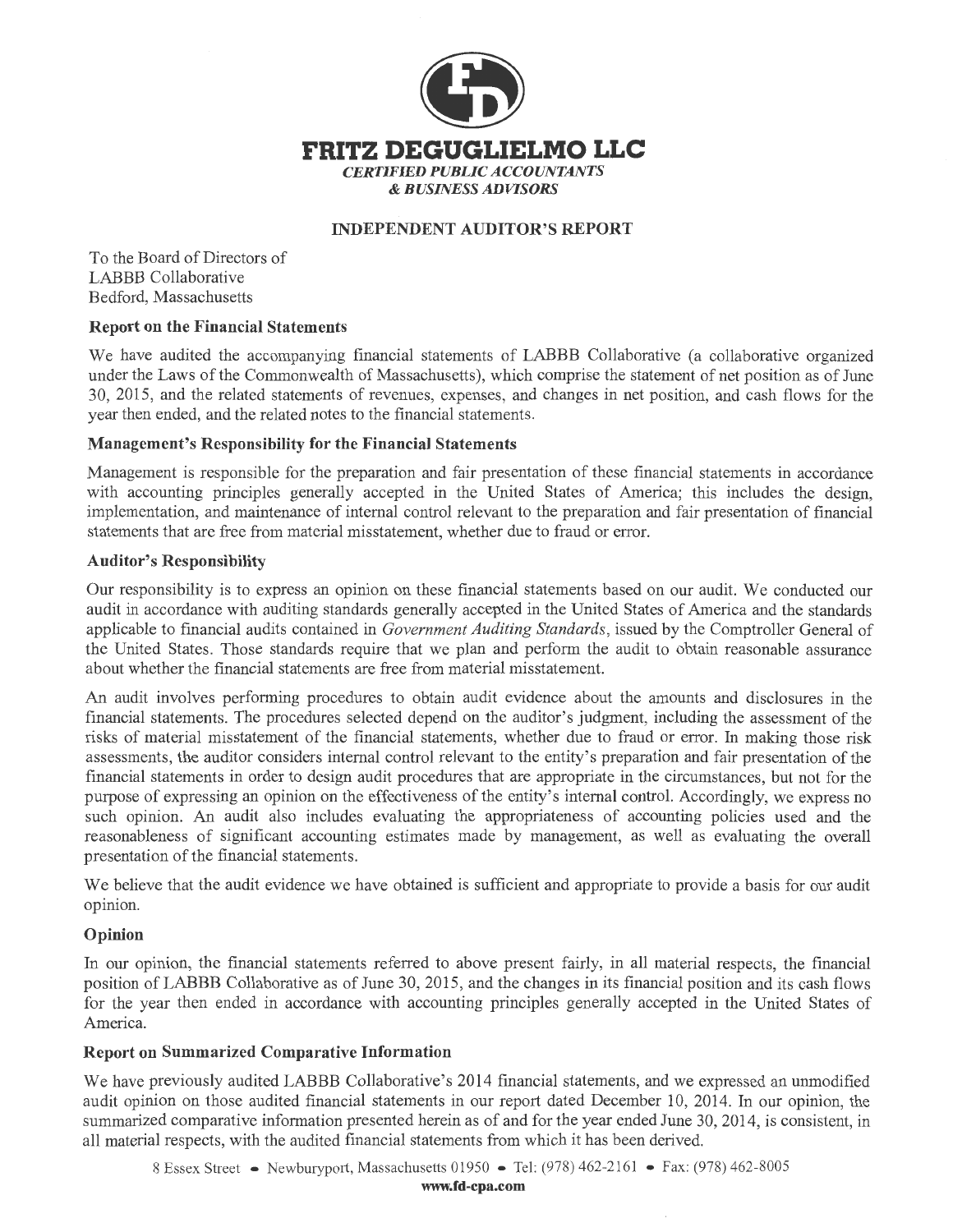## **Other Matters**

#### *Required Supplementary Information*

Accounting principles generally accepted in the United States of America require that the management's discussion and analysis on pages 3-5 be presented to supplement the basic financial statements. Such information, although not part of the basic financial statements, is required by the Governmental Accounting Standards Board, who considers it to be an essential part of financial reporting for placing the basic financial statements in an appropriate operational, economic, or historical context. We have applied certain limited procedures to the required supplementary information in accordance with auditing standards generally accepted in the United States of America, which consisted of inquiries of management about the methods of preparing the information and comparing the information for consistency with management's responses to our inquiries, the basic financial statements, and other knowledge we obtained during our audit of the basic financial statements. We do not express an opinion or provide any assurance on the information because the limited procedures do not provide us with sufficient evidence to express an opinion or provide any assurance.

### *Other Information*

Our audit was conducted for the purpose of forming an opinion on the financial statements that collectively comprise LABBB Collaborative's basic financial statements. The accompanying budgetary comparison information on page 18 is presented for purposes of additional analysis and is not a required part of the basic financial statements.

The budgetary comparison information has not been subjected to the auditing procedures applied in the audit of the basic financial statements and, accordingly, we do not express an opinion or provide any assurance on it.

### **Other Reporting Required by** *Government Auditing Standards*

In accordance with *Government Auditing Standards,* we have also issued our report dated December 17, 2015, on our consideration of LABBB Collaborative's internal control over financial reporting and on our tests of its compliance with certain provisions of laws, regulations, contracts, and grant agreements and other matters. The purpose of that report is to describe the scope of our testing of internal control over financial reporting and compliance and the results of that testing, and not to provide an opinion on internal control over financial reporting or on compliance. That report is an integral part of an audit performed in accordance with *Government Auditing Standards* in considering LABBB Collaborative's internal control over financial reporting and compliance.

Fait Detalustielm uc

Certified Public Accountants

Newburyport, Massachusetts December 17, 2015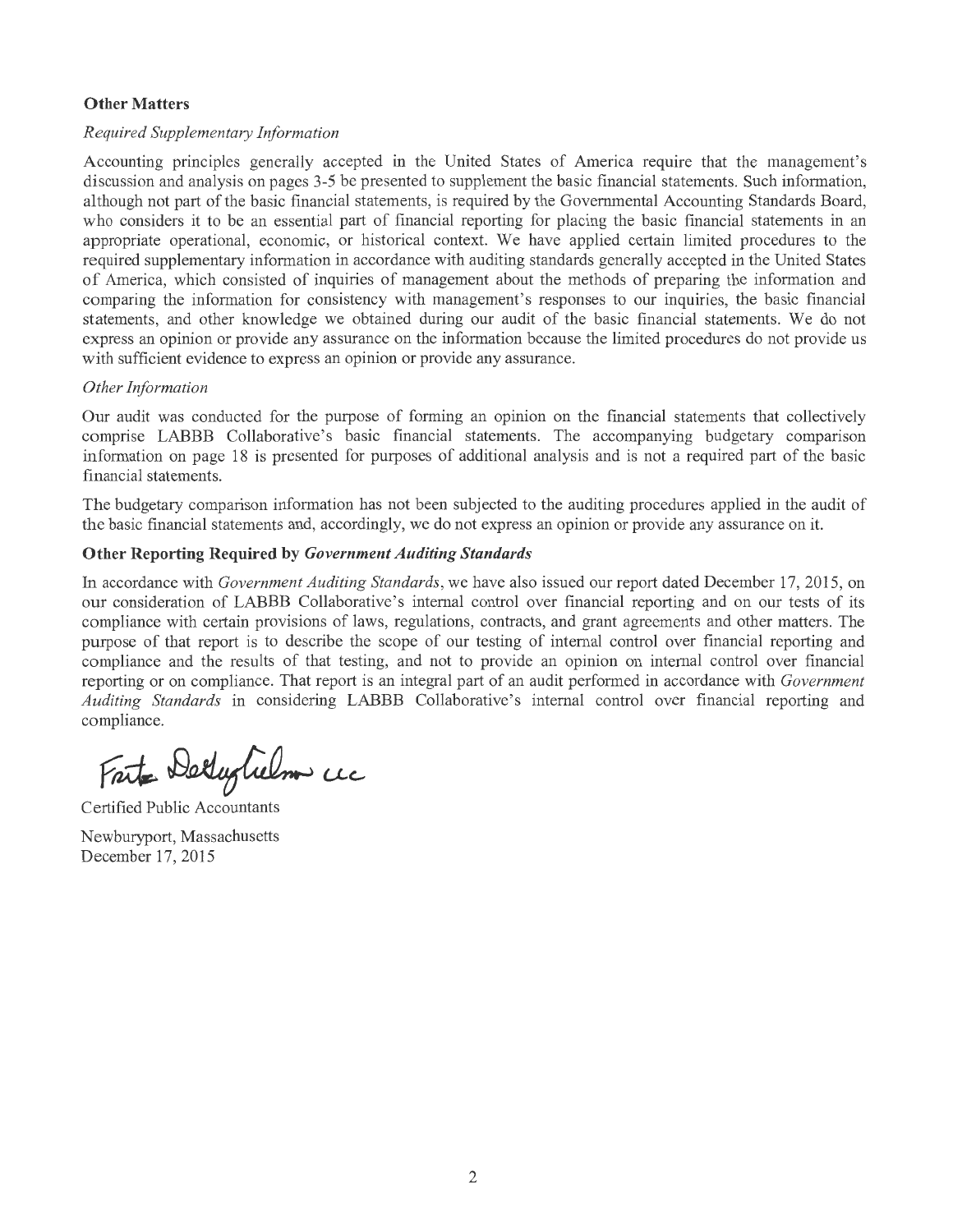### **LABBB Collaborative Management's Discussion and Analysis June 30, 2015**

Our discussion and analysis of LABBB Collaborative's ("LABBB") financial performance provides an overview of LABBB's financial activities for the fiscal year ended June 30, 2015. Please read it in conjunction with the financial statements that begin on page 6.

This financial report consists of several financial statements:

Statement of Net Position – The Statement of Net Position provides a presentation of LABBB's assets and liabilities, as well as remaining net position, as of the date of the financial statements. The purpose of the Statement of Net Position is to present a fiscal snapshot of LABBB to the readers of the financial statements and includes year-end information concerning current and noncurrent assets, current and noncurrent liabilities, and net position and deferred inflows and outflows, if any.

Statement of Revenues, Expenses and Changes in Net Position – The Statement of Revenues, Expenses and Changes in Net Position presents the results of the operations of LABBB, providing information of the revenue sources and related expenses during the year. This statement helps users to determine whether LABBB had sufficient revenues to cover expenses during the year and its net increase or decrease in net position based on current year operations.

Statement of Cash Flows – The Statement of Cash Flows provides information on the cash receipts and cash disbursements during the year and the changes in working capital components. This statement is an important tool in assisting users in assessing LABBB's cash flow sources and uses. This statement also assists users in assessing LABBB's ability to generate future net cash flows, its ability to meet its obligations as they come due, and its need for external financing.

Notes to the Financial Statements – The Notes to the Financial Statements provide additional information that is essential to a full understanding of the information provided in LABBB's financial statements.

## **FINANCIAL HIGHLIGHTS**

## *Revenue and Other Support*

Operating revenue and other support for the fiscal year ended June 30, 2015 increased \$272,542 or 1.4% from the prior fiscal year, excluding retirement systems on-behalf revenue. The tuition, industry and transportation programs experienced increases in revenue. Also, contributions increased from the prior fiscal year, while home services and grants revenue decreased.

Member credits can be used to reduce amounts due to LABBB Collaborative from member districts for special education services provided by LABBB. No member credits were issued in fiscal year 2015. At June 30, 2015, five member districts had available credits totaling \$1,745,831.

Interest income increased \$1,460. The increase is related to the increase in funds at the Massachusetts Municipal Depository Trust (MMDT) during fiscal year 2015.

## *Expenses*

Expenses for the fiscal year ended June 30, 2015 decreased \$51,261 or 0.3% from the prior fiscal year, excluding retirement systems on-behalf expense. Instructional and other program and transportation expenses increased due to higher personnel costs, while management and general expenses and the costs for the postemployment benefit obligation decreased.

Expenses for both fiscal years include the annual postemployment benefit cost accrued for the retiree healthcare plan; the costs were \$556,780 in fiscal year 2015 and \$1,195,622 in fiscal year 2014. The amounts were determined by an actuarial study, as of July 1, 2014. The plan is offered to retired LABBB employees who meet specific eligibility requirements.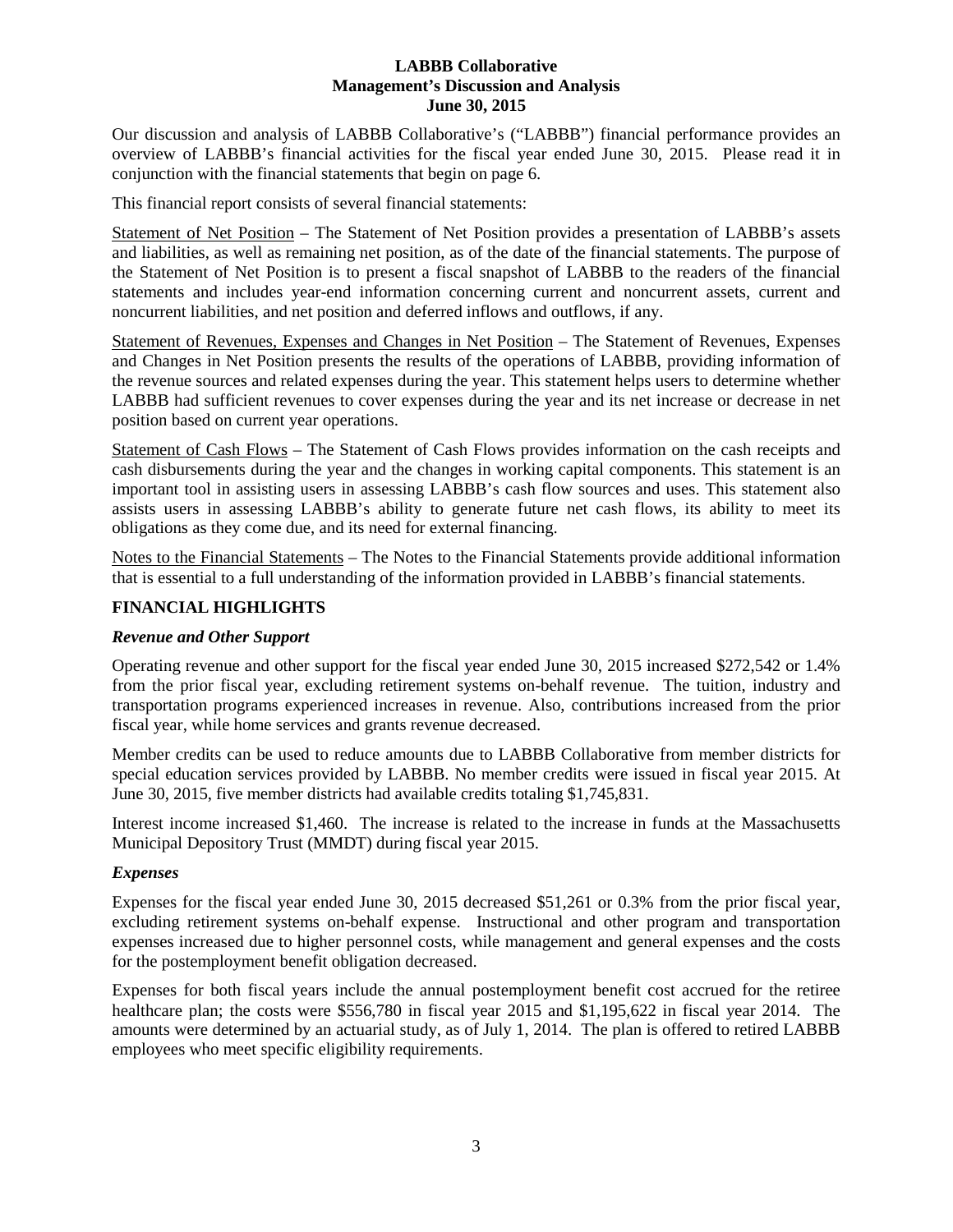## **LABBB Collaborative Management's Discussion and Analysis June 30, 2015**

### *Change in Net Position*

The change in net position or net assets for the fiscal year ended June 30, 2015 is \$1,642,890, an increase of \$1,025,263 from the prior fiscal year change in net position. An increase in tuition and transportation revenues and a decrease in management and general expenses as well as postemployment benefit costs contributed to the increase in fiscal year 2015. In addition, no credits were issued to members during the fiscal year ended June 30, 2015.

#### *Total Assets*

Total assets as of June 30, 2015 increased \$1,684,426 or 14.7% from June 30, 2014. Cash decreased \$48,860 and accounts receivable increased \$1,586,908. The decrease in cash is due to the purchase of capital assets during fiscal year 2015. The increase in accounts receivable is due to the change to monthly billing from quarterly pre-billing during fiscal year 2015. LABBB maintains cash balances with Rockland Trust and the MMDT. Cash balances at Rockland Trust are maintained at levels that at times exceed FDIC protection. Cash balances at the MMDT are not FDIC insured.

The MMDT is managed by the Massachusetts State Treasurer and Federated Investors, Inc. and offers investors a stable investment option, competitive yields, low cost, liquidity, and professional management. The MMDT investment objectives are the preservation of capital, maintaining a high level of portfolio liquidity, and to attain the highest level of current income consistent with the objectives of preservation of capital and liquidity. To achieve the investment objectives the MMDT limits investments to the highest quality U.S. dollar-denominated money market instruments of domestic and foreign issuers, U.S. government securities, and repurchase agreements. LABBB had an average of \$6,387,005 invested with the MMDT during fiscal year 2015 and the largest investment during that period was \$8,701,937.

Prepaid expenses increased \$58,109 from the prior year. The increase is related primarily to an increase in the cost of workers compensation from the prior fiscal year.

LABBB capitalizes assets purchased which equal or exceed \$5,000 in value. These assets are depreciated over lives of three to five years on the straight-line method. During fiscal year 2015, leasehold improvements in the amount of \$101,746 were purchased and capitalized. Depreciation expense for the year ended June 30, 2015 was \$13,477.

#### *Liabilities and Net Position*

Total liabilities as of June 30, 2015 increased \$41,536 or 0.4% from June 30, 2014. All liabilities are considered to be current with the exception of the accrued compensated absences and the accrued postemployment obligation. Accounts payable decreased \$9,171. All accounts payable in fiscal year 2015 and fiscal year 2014 were current. Accrued expenses decreased \$98,844. The decrease relates to a decrease in employee withholdings from the prior fiscal year.

Member credits decreased \$218,305. The decrease is related to the use of \$218,305 in member credits by member districts.

## *Budgetary Highlights*

LABBB's annual budget for fiscal 2015 was approved by its Board of Directors. During fiscal 2015, actual revenues, excluding retirement systems on-behalf revenue, exceeded the budget by \$1,930,355. The tuition revenue was higher than projected by \$1,495,669, due to higher than projected enrollments. Also, the budget excluded some non-tuition based revenues, including industry, recreation, contributions, grants and interest, which totaled \$403,632 for the year ended June 30, 2015.

During fiscal 2015, LABBB incurred actual expenses, excluding retirement systems on-behalf expense, of \$17,855,325 compared to budgeted expenses of \$19,006,665. The difference between budgeted and actual expenses is due mainly to lower postemployment benefit obligation costs.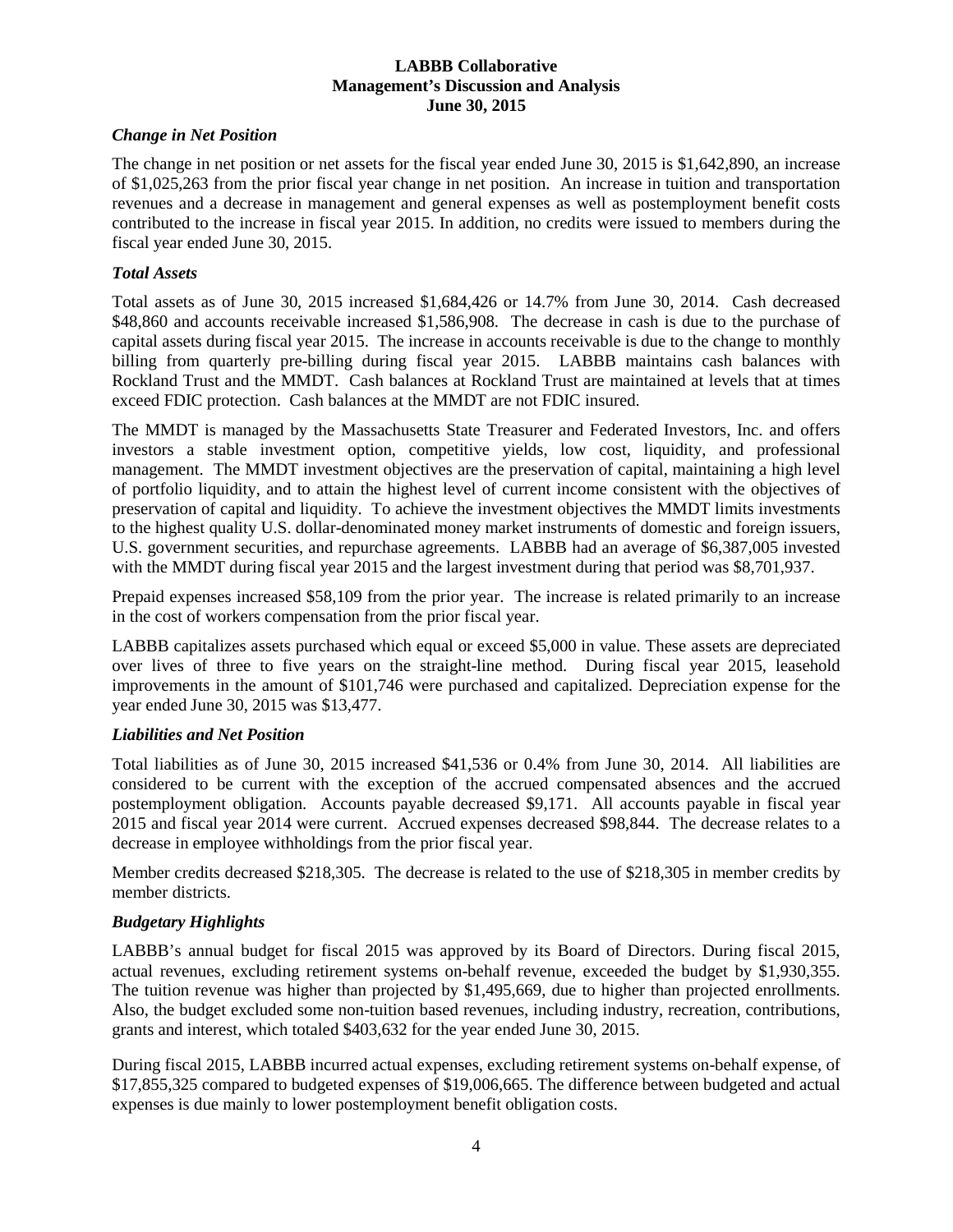### **LABBB Collaborative Management's Discussion and Analysis June 30, 2015**

#### *Known Facts, Decisions, or Conditions*

LABBB implemented a new standard from the Government Accounting Standards Board (GASB), Statement No. 45, in fiscal year 2009. The standard relates to the accounting and reporting by employers for postemployment benefits other than pensions. LABBB provides financial support for postemployment health benefits.

LABBB historically recorded the cost of the postemployment health benefits on a "pay as you go" basis. GASB Statement No. 45 requires these costs be recorded on an accrual basis and requires the disclosure of the postemployment health benefit plan's accumulated liabilities in the footnotes to the financial statements. This change significantly increased and accelerated the recording of these costs and significantly impacted LABBB's operating results in fiscal years 2015 and 2014. LABBB recorded a charge in each fiscal year for the estimated annual cost of the program, plus the unfunded prior costs that have accumulated to date. The total charge for fiscal years 2015 and 2014 are \$556,780 and \$1,195,622 respectively.

LABBB implemented GASB Statement No. 68 in fiscal year 2015. The standard relates to the accounting and financial reporting for pensions. LABBB's employees participate in the Massachusetts Teachers' (MTRS) or State Employees' Retirement System (MSERS), statewide cost-sharing multi-employer defined benefit plans public employee retirement systems (PERS) covering all employees of local school districts within the Commonwealth of Massachusetts ("the Commonwealth").

Educational collaboratives contribute amounts equal to the normal cost of employees' benefits participating in MSERS at a rate established by the Public Employees' Retirement Administration Commission (PERAC), currently 5.6% of covered payroll. The Commonwealth is a nonemployer contributor in MTRS and MSERS and is required by statute to make all actuarially determined employer contributions on behalf of the member employers participating in MTRS. Therefore, the Collaborative is considered to be in a 100% special funding situation as defined by GASB Statement No. 68. Since the employers do not contribute directly to each system beyond the MSERS annual normal cost, there is no net pension liability to recognize. However, the notes to the financial statements must disclose the portion of the nonemployer contributing entities' share of the collective net pension liability that is associated with the employer. In addition, the Collaborative must recognize its portion of the collective pension expense as both revenue and pension expense.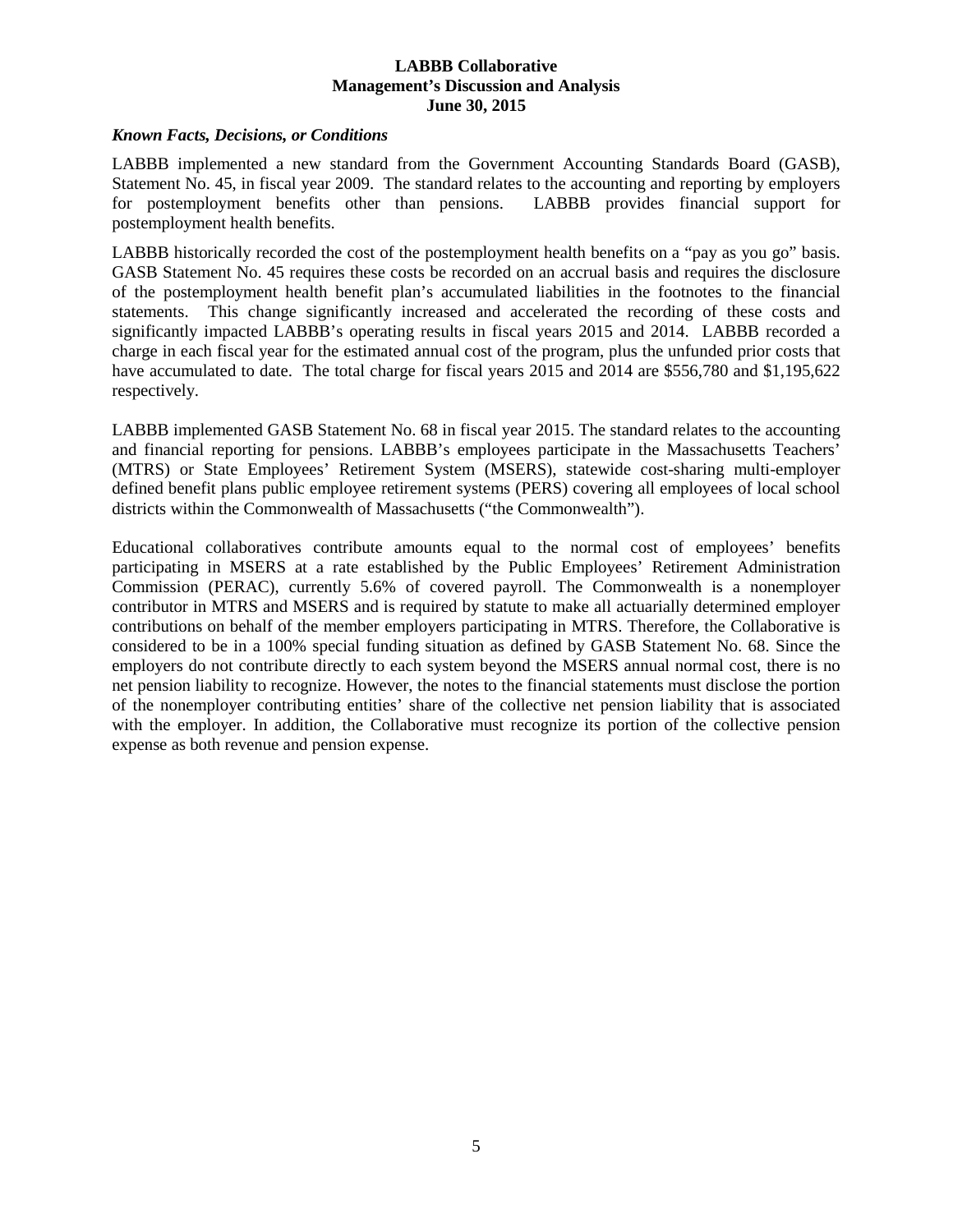# **LABBB Collaborative Statement of Net Position June 30, 2015 (with summarized comparative information as of June 30, 2014)**

|                                                   | 2015             | 2014             |
|---------------------------------------------------|------------------|------------------|
| <b>ASSETS</b>                                     |                  |                  |
| <b>Current Assets</b>                             |                  |                  |
| Cash and cash equivalents                         |                  |                  |
| Cash available for operations                     | \$<br>7,443,737  | \$<br>7,621,130  |
| Cash reserved for postretirement plan obligations | 1,000,000        | 1,000,000        |
| Cash reserved for technology and improvements     | 150,000          |                  |
| Cash set aside for reserve                        | 1,879,200        | 1,900,667        |
| Accounts receivable, net                          | 2,393,264        | 806,356          |
| Prepaid expenses                                  | 214,803          | 156,694          |
|                                                   | 13,081,004       | 11,484,847       |
| <b>Non-current Assets</b>                         |                  |                  |
| Equipment, net                                    | 99,385           | 11,116           |
|                                                   |                  |                  |
| <b>Total Assets</b>                               | \$<br>13,180,389 | \$<br>11,495,963 |
| <b>LIABILITIES AND NET POSITION</b>               |                  |                  |
| <b>Current Liabilities</b>                        |                  |                  |
| Accounts payable                                  | \$<br>16,588     | \$<br>25,759     |
| Accrued expenses                                  | 734,794          | 833,638          |
| Deferred revenue                                  | 40,467           | 78,225           |
| Member credits                                    | 1,745,831        | 1,964,136        |
|                                                   | 2,537,680        | 2,901,758        |
| <b>Non-current Liabilities</b>                    |                  |                  |
| Compensated absences                              | 45,680           | 29,049           |
| Accrued postemployment obligation                 | 6,799,733        | 6,410,750        |
|                                                   | 6,845,413        | 6,439,799        |
| <b>Total Liabilities</b>                          | 9,383,093        | 9,341,557        |
| <b>Net Position</b>                               |                  |                  |
| Unrestricted net position:                        |                  |                  |
| General and other purposes                        | 3,697,911        | 2,143,290        |
| Net position invested in capital assets           | 99,385           | 11,116           |
| <b>Total Net Position</b>                         | 3,797,296        | 2,154,406        |
| <b>Total Liabilities and Net Position</b>         | \$<br>13,180,389 | \$<br>11,495,963 |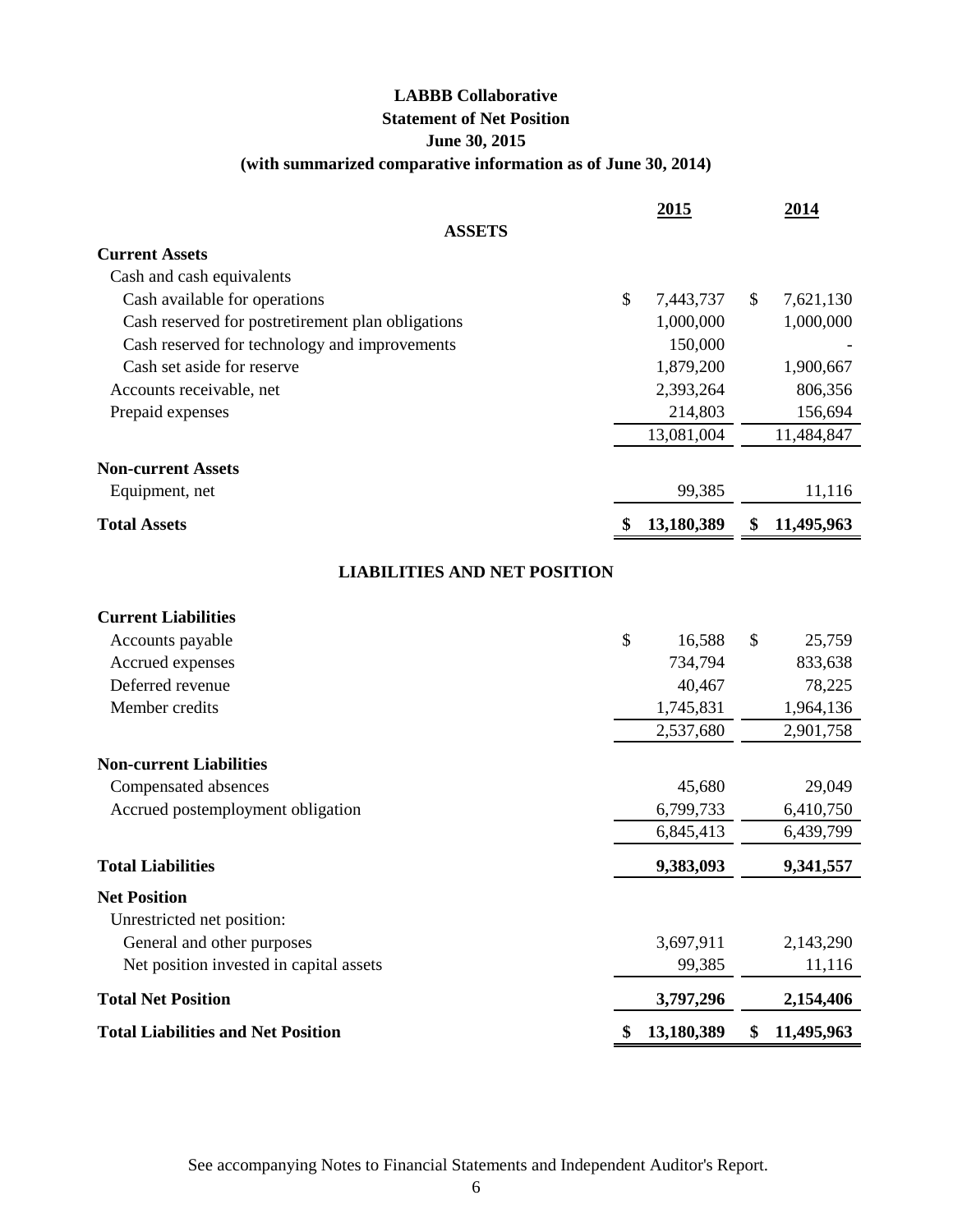# **LABBB Collaborative Statement of Revenues, Expenses and Changes in Net Position For the year ended June 30, 2015 (with summarized comparative information for the year ended June 30, 2014)**

|                                               | 2015             | 2014            |
|-----------------------------------------------|------------------|-----------------|
| <b>Operating Activities:</b>                  |                  |                 |
| <b>Revenue and Other Support:</b>             |                  |                 |
| Tuition revenue                               | \$<br>18,557,954 | \$18,269,699    |
| Industry revenue                              | 208,564          | 198,651         |
| Recreation revenue                            | 130,350          | 131,518         |
| <b>Transportation revenue</b>                 | 372,141          | 338,811         |
| Contributions                                 | 45,631           | 25,556          |
| Grants and contracts                          | 6,400            | 8,700           |
| Home services revenue                         | 164,488          | 240,051         |
| Retirement systems on-behalf revenue          | 1,768,798        | 620,276         |
| <b>Total Revenue and Other Support</b>        | 21,254,326       | 19,833,262      |
| <b>Expenses:</b>                              |                  |                 |
| Instructional and other program               | 15,921,035       | 15,324,446      |
| Transportation expense                        | 390,723          | 304,293         |
| Management and general                        | 986,787          | 1,082,225       |
| Postemployment benefit obligation             | 556,780          | 1,195,622       |
| Retirement systems on-behalf expense          | 1,768,798        | 620,276         |
| <b>Total Expenses</b>                         | 19,624,123       | 18,526,862      |
| <b>Change in Operating Net Position</b>       | 1,630,203        | 1,306,400       |
| <b>Nonoperating Revenues:</b>                 |                  |                 |
| Interest income                               | 12,687           | 11,227          |
| <b>Change in Net Position, before credits</b> |                  |                 |
| issued to members                             | 1,642,890        | 1,317,627       |
| Credits issued to members                     |                  | (700,000)       |
| Change in Net Position                        | 1,642,890        | 617,627         |
| Net Position, beginning                       | 2,154,406        | 1,536,779       |
| <b>Net Position, ending</b>                   | \$<br>3,797,296  | \$<br>2,154,406 |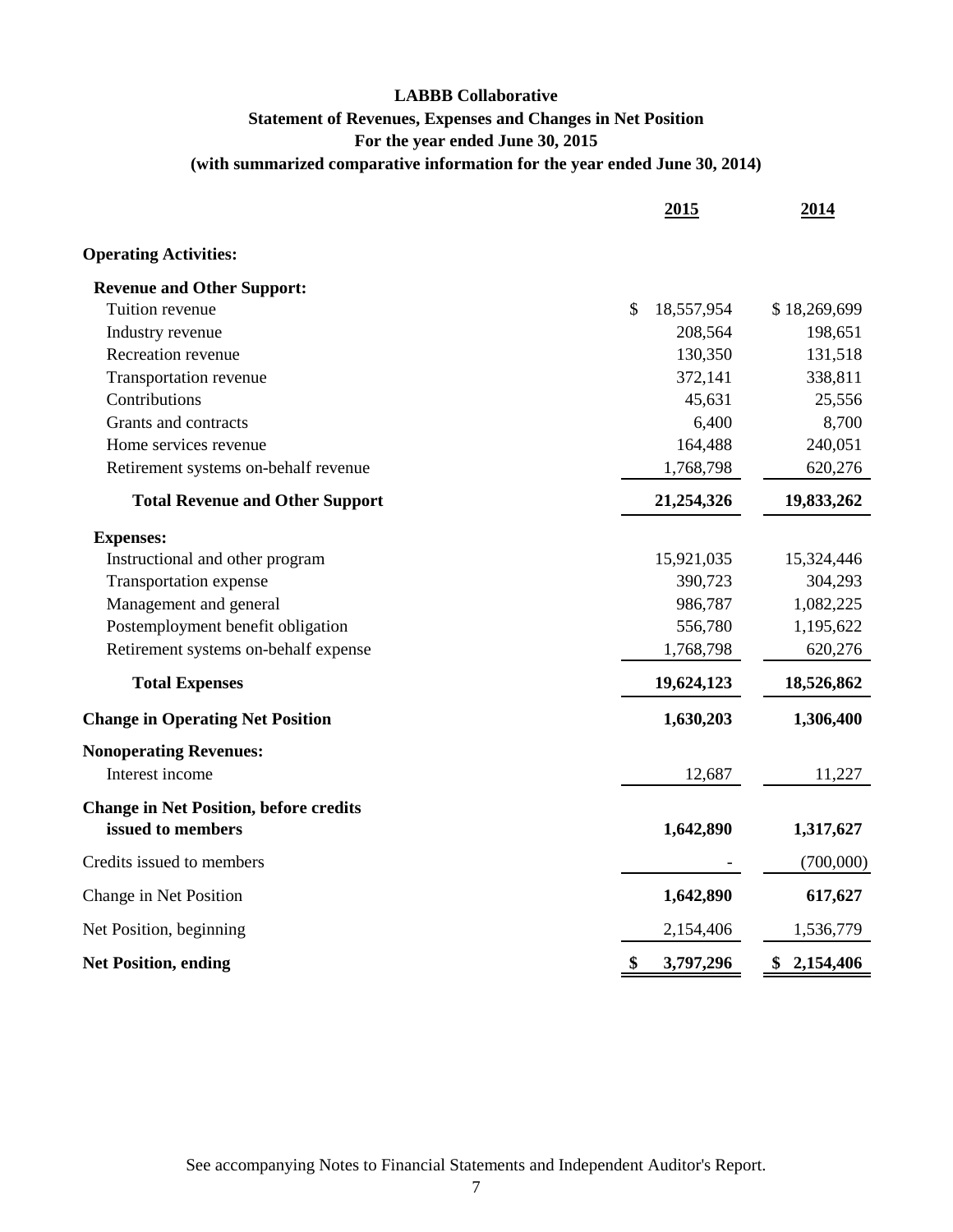# **LABBB Collaborative Statement of Cash Flows For the year ended June 30, 2015**

# **(with summarized comparative information for the year ended June 30, 2014)**

|                                                                                                     |                   | 2015         | 2014             |
|-----------------------------------------------------------------------------------------------------|-------------------|--------------|------------------|
| <b>Cash flows from operating activities</b>                                                         |                   |              |                  |
| Receipts from tuition                                                                               | \$                | 16,708,310   | \$<br>18,830,551 |
| Receipts from industry and other                                                                    |                   | 875,543      | 909,031          |
| Receipts from contributions                                                                         |                   | 45,631       | 25,556           |
| Receipts from grants and contracts                                                                  |                   | 6,400        | 8,700            |
| Payments to suppliers and vendors                                                                   |                   | (4,511,052)  | (4, 136, 549)    |
| Payments to employees                                                                               |                   | (13,084,633) | (13,082,121)     |
| Net cash provided by operating activities                                                           |                   | 40,199       | 2,555,168        |
| <b>Cash flows from investing activities</b>                                                         |                   |              |                  |
| Interest income                                                                                     |                   | 12,687       | 11,227           |
| Purchase of capital assets                                                                          |                   | (101, 746)   | (7,250)          |
| Net cash provided by (used in) investing activities                                                 |                   | (89, 059)    | 3,977            |
| Net increase (decrease) in cash and cash equivalents                                                |                   | (48, 860)    | 2,559,145        |
| Cash and cash equivalents, beginning                                                                |                   | 10,521,797   | 7,962,652        |
| Cash and cash equivalents, ending                                                                   | $\boldsymbol{\$}$ | 10,472,937   | \$<br>10,521,797 |
| Reconciliation of change in operating net position to<br>net cash provided by operating activities: |                   |              |                  |
| Change in operating net position                                                                    | \$                | 1,630,203    | \$<br>1,306,400  |
| Reconciliation to cash flow:                                                                        |                   |              |                  |
| Depreciation                                                                                        |                   | 13,477       | 2,577            |
| Bad debt expense                                                                                    |                   | 8,471        | 22,200           |
| Postemployment benefit obligation                                                                   |                   | 556,780      | 1,195,622        |
| Changes in:                                                                                         |                   |              |                  |
| Accounts receivable                                                                                 |                   | (1,813,684)  | 507,951          |
| Prepaid expenses                                                                                    |                   | (58, 109)    | 173,146          |
| Accounts payable                                                                                    |                   | (9,171)      | (16,378)         |
| Accrued expenses                                                                                    |                   | (98, 844)    | (551, 037)       |
| Deferred revenue                                                                                    |                   | (37,758)     | 52,901           |
| Accrued postretirement obligation                                                                   |                   | (167, 797)   | (139, 469)       |
| Compensated absences                                                                                |                   | 16,631       | 1,255            |
| Net cash provded by operating activities                                                            |                   | 40,199       | 2,555,168        |

See accompanying Notes to Financial Statements and Independent Auditor's Report.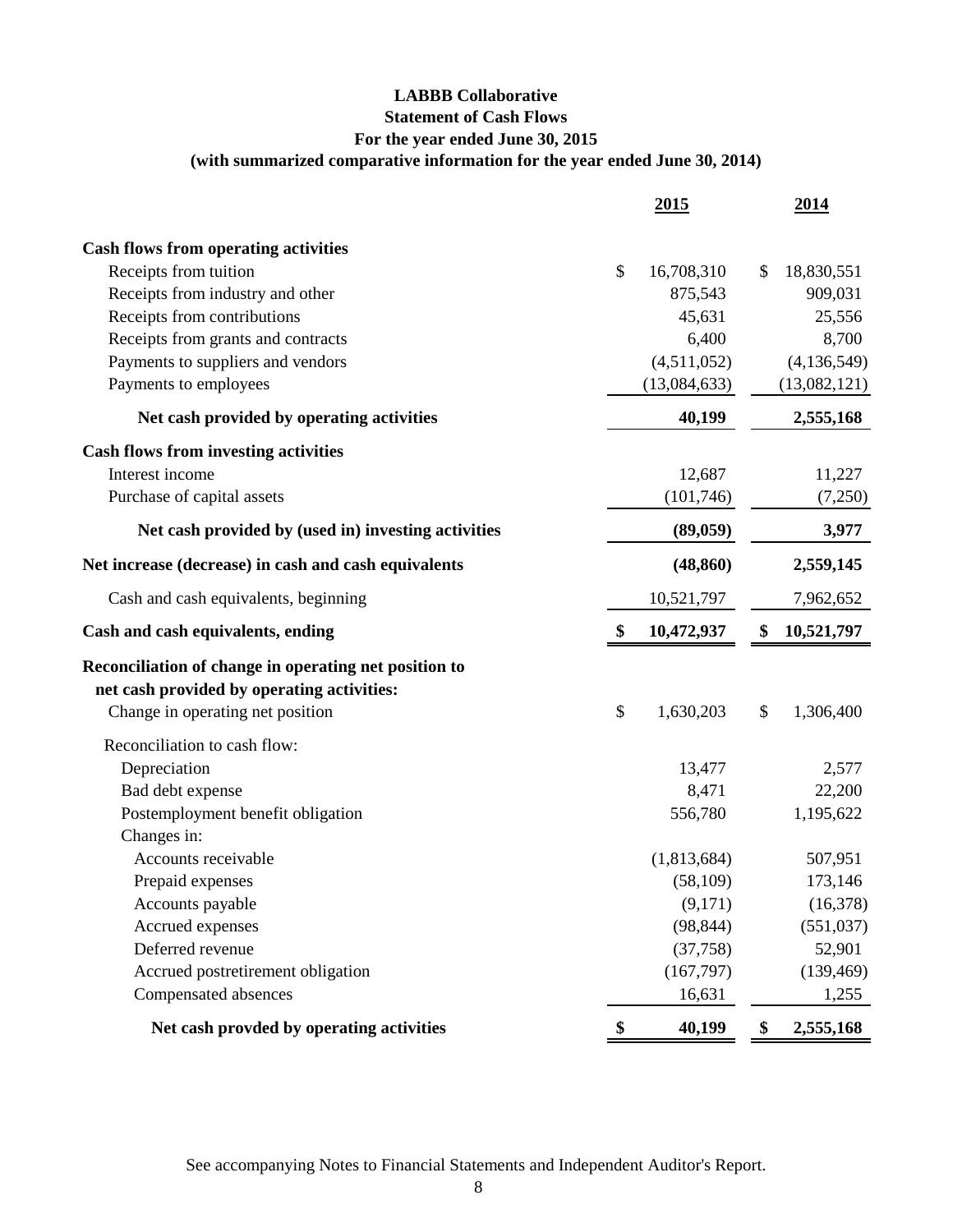#### NOTE A – ORGANIZATION AND SUMMARY OF SIGNIFICANT ACCOUNTING POLICIES

LABBB Collaborative ("LABBB") is an educational collaborative organized under Chapter 40 of the general laws of the Commonwealth of Massachusetts. The collaborative was entered into by the school committees of Lexington, Arlington and Burlington in April 1974, with the addition of Bedford in May 1980 and Belmont in July 1995. LABBB provides special education services and programs, as defined in the Regulations under Chapter 766, to students aged 3 to 21, with moderate to severe special needs.

A summary of accounting policies consistently applied in the financial statements follows:

#### Basis of Presentation

LABBB's financial statements are prepared in accordance with generally accepted accounting principles (GAAP). The Governmental Accounting Standards Board (GASB) is responsible for establishing GAAP for state and local governments and governmental entities through its pronouncements (Statements and Interpretations). Governments and governmental entities are also required to follow pronouncements of the Financial Accounting Standards Board (FASB), when applicable, that do not conflict with or contradict GASB pronouncements. The more significant accounting policies established in GAAP and used by the Collaborative are discussed below.

The financial statements include certain prior-year summarized comparative information in total but not by net position class. Such information does not include sufficient detail to constitute a presentation in conformity with generally accepted accounting principles. Accordingly, such information should be read in conjunction with LABBB's financial statements for the year ended June 30, 2014, from which the summarized information was derived. Certain reclassifications have been made to the summarized information to be consistent with the presentation in the audited financial statements as of June 30, 2015.

#### Use of Estimates

The preparation of financial statements in conformity with U.S. generally accepted accounting principles requires management to make estimates and assumptions that affect the reported amounts of assets and liabilities and the disclosure of contingent assets and liabilities at the date of the financial statements and reported amounts of revenues and expenses during the reporting period. Actual results could differ from those estimates and assumptions. Significant management estimates included in the financial statements relate to the allowance for doubtful accounts receivable, useful lives of depreciable assets, fair value of certain investments, measurement of actuarial obligations for defined postemployment health care benefits, and the allocations of common expenses over program functions.

## Measurement Focus and Basis of Accounting

These financial statements are reported using the economic resources measurement focus and the accrual basis of accounting. The accounting objectives of this measurement focus are the determinations of operating income, change in net position (or cost recovery), financial position and cash flows. All assets, deferred outflows of resources, liabilities (whether current or noncurrent), and deferred inflows of resources are included on the Statement of Net Position. Revenues are recorded when earned, and expenses are recorded when a liability is incurred, regardless of the timing of related cash flows. Grants and similar items are recognized as revenue as soon as all eligibility requirements, including time requirements, imposed by the provider have been met.

Program revenue is earned under fee-for-service arrangements with LABBB member school districts and non-member school districts. Revenue is recognized when costs are incurred or when services are rendered depending on the nature of the arrangement.

Contributions and unconditional promises to give are recorded as revenue in the period received or verifiably committed. All contributions are considered to be available for the general programs of LABBB unless restricted by the donor.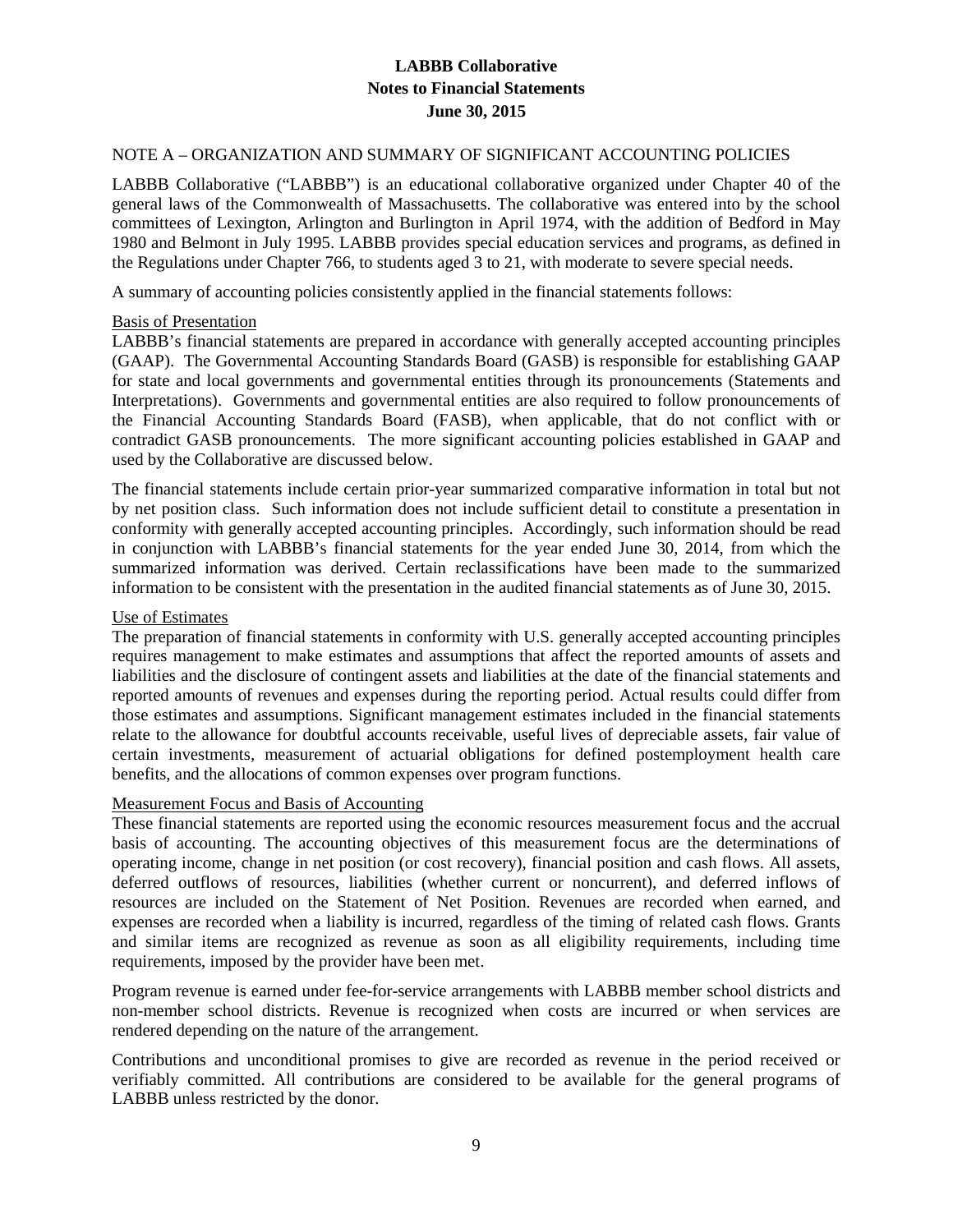#### NOTE A – *continued*

## Fund Accounting

To ensure observance of limitation and restrictions placed on the use of resources available to LABBB, the accounts of LABBB are maintained in accordance with the principles of fund accounting. This is the procedure by which resources for various purposes are classified for accounting and reporting purposes into funds established according to their nature and purpose. LABBB, in accordance with GASB Statement No. 34, is considered a special purpose governmental entity engaged only in business type activities and is not a component unit of another governmental entity. As such, the basic financial statements of LABBB are reported on the same basis as an enterprise fund, which is a proprietary fund in fund financial statements. LABBB is not a proprietary fund that is part of a government wide financial statement. As such, the notations "enterprise fund" and "proprietary fund" do not appear.

### Cash and Cash Equivalents

Cash equivalents include cash balances maintained in checking accounts and money market accounts. For purposes of the statement of cash flows, LABBB considers all highly liquid instruments purchased with a maturity of three months or less to be cash equivalents.

LABBB maintains cash and cash equivalent balances at two institutions located in Massachusetts. Bank accounts are insured by the Federal Deposit Insurance Corporation up to \$250,000. LABBB's cash balances, at times, may exceed federally insured limits. LABBB monitors its exposure associated with cash and cash equivalents and has not experienced any losses in such accounts. LABBB also maintains cash and cash equivalents at the Massachusetts Municipal Depository Trust which is collateralized by its underlying assets.

The Board of Directors of LABBB has set aside cash in reserve for its postemployment plan obligations, technology and improvements, and an additional reserve for operations. The reserve for its postemployment plan obligations (see Note G) is based on an amount the Board of Directors deems acceptable on an annual basis and the reserve for operations is based on 10% of LABBB's next fiscal year budget (see Note I), as approved by the Board of Directors. As of June 30, 2015, the cash reserved for postemployment plan obligations was \$1,000,000, for technology and improvements was \$150,000, and for operations was \$1,879,200.

## Accounts Receivable

Accounts receivable are carried at their net realized value. Management estimates the allowance for doubtful accounts by identifying troubled accounts and by using historical experience applied to an aging of accounts. Accounts receivable are written off when deemed uncollectible. Recoveries of accounts receivable previously written off are recorded as revenue when received. At June 30, 2015, management has recorded an allowance for doubtful accounts of \$63,000.

#### Equipment and Improvements

Equipment is stated at cost at the date of acquisition. Depreciation is provided in amounts sufficient to allocate the cost of depreciable assets to operations over their estimated service lives on the straight-line basis. Expenditures for repairs and maintenance are charged to expense as incurred. Equipment and improvements are being depreciated over useful lives ranging from three to five years.

#### Deferred Revenue

Deferred revenue consists primarily of amounts received from cities and towns for programs in which services have not yet been provided under the terms of the agreement.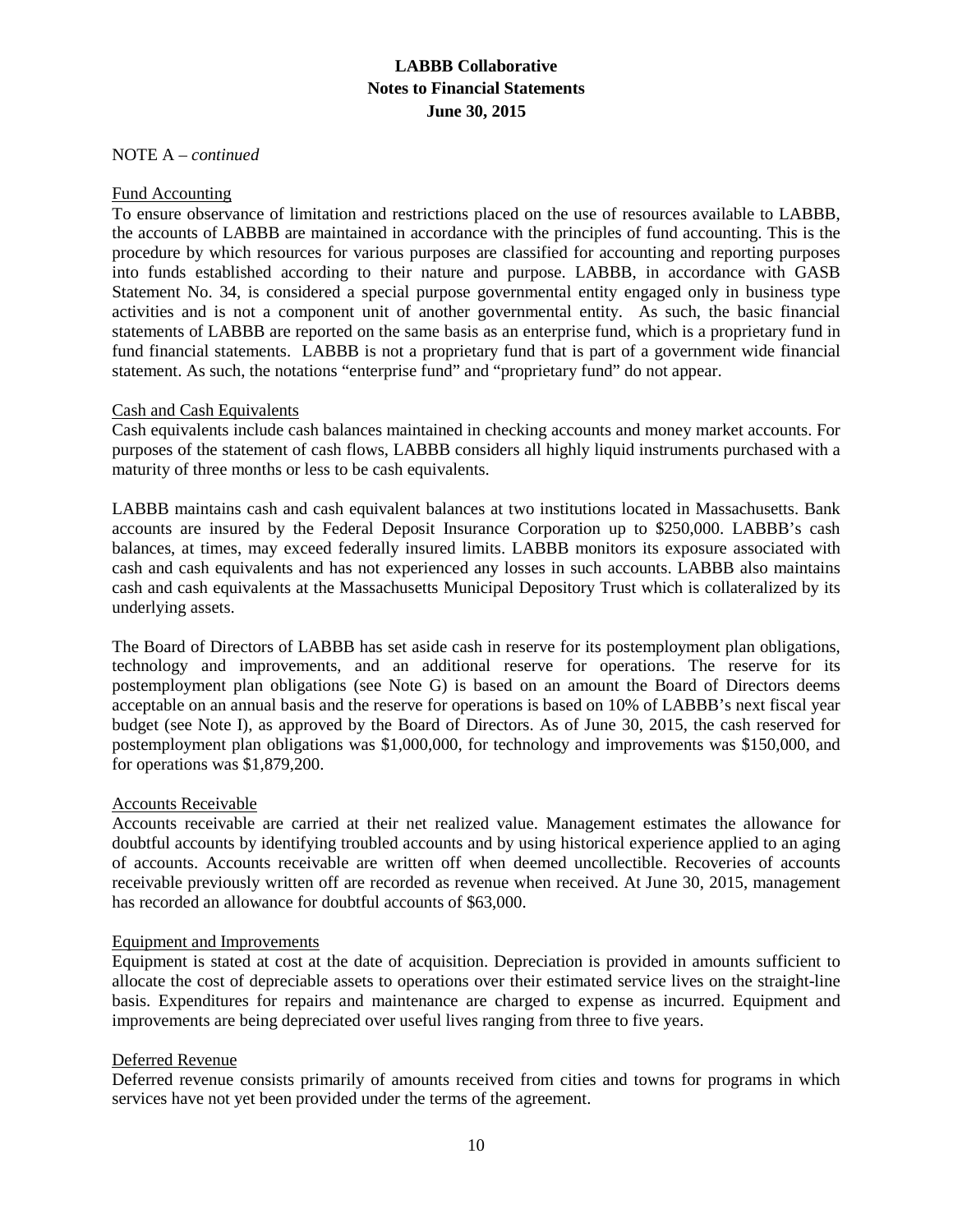#### NOTE A – *continued*

#### Member Credits

The member school districts have elected to make a portion of current and prior year surpluses available to them for future application to service and tuition billings. Member credits are recognized as obligations when approved by the board. During 2015, no new credits were issued to the member districts. All five member school districts have available credits totaling \$1,745,831 at June 30, 2015.

#### Compensated Absences

It is LABBB's policy to permit certain employees to accumulate earned but unused vacation pay benefits up to specified limits. Employees may use this time in addition to other vacation time earned each year. Unused time is paid to the employee upon termination or retirement. Compensated absences are recorded as a non-current liability in the Statement of Net Position.

### Postemployment Healthcare Plan

LABBB follows standards which require the recognition and disclosure of the liability for benefits of current and former employees, as calculated in an actuarial study, over a period not to exceed thirty years, as well as the disclosure of actuarial assumptions and methods used (see Note G).

### Net Position

Net position represents the difference between assets and liabilities. Net position invested in capital assets net of related debt consists of capital assets, net of accumulated depreciation, reduced by the outstanding balance of any borrowing used for the acquisition, construction, or improvement of those assets. Net position is reported as restricted when there are limitations imposed on their use either through the enabling legislation adopted by LABBB or through external restrictions imposed by creditors, grantors, or laws or regulations of other governments. LABBB's policy is to first apply restricted resources when an expense is incurred for purposes for which both restricted and unrestricted net position is available.

#### Functional Allocation of Expenses

Fringe benefit and administrative costs have been allocated to functions based on a percentage of salary cost and have been summarized on a functional basis in the statement of revenues, expenses and changes in net position. Accordingly, these costs have been allocated among the programs and supporting services benefited.

#### Income Tax Status

LABBB was established under Chapter 40 Section 4(e) under the general laws of Massachusetts and is therefore generally exempt from income taxes under Section 115 of the Internal Revenue Code. Accordingly, no provision for income taxes is made in the financial statements.

#### Uncertain Tax Positions

LABBB accounts for the effect of any uncertain tax positions based on a "more likely than not" threshold to the recognition of the tax positions being sustained on the technical merits of the position under scrutiny by the applicable taxing authority. If a tax position or positions are deemed to result in uncertainties of those positions, the unrecognized tax benefit is estimated based on a "cumulative probability assessment" that aggregates the estimated tax liability for all uncertain tax positions. LABBB has identified its tax status as a tax-exempt entity as its only significant tax position; however, LABBB has determined that such tax position does not result in an uncertainty requiring recognition. LABBB is not currently under examination by any taxing jurisdiction. As a Chapter 40 government entity, LABBB is exempt from filing certain non-profit filings and, accordingly, there are no returns currently open for examination.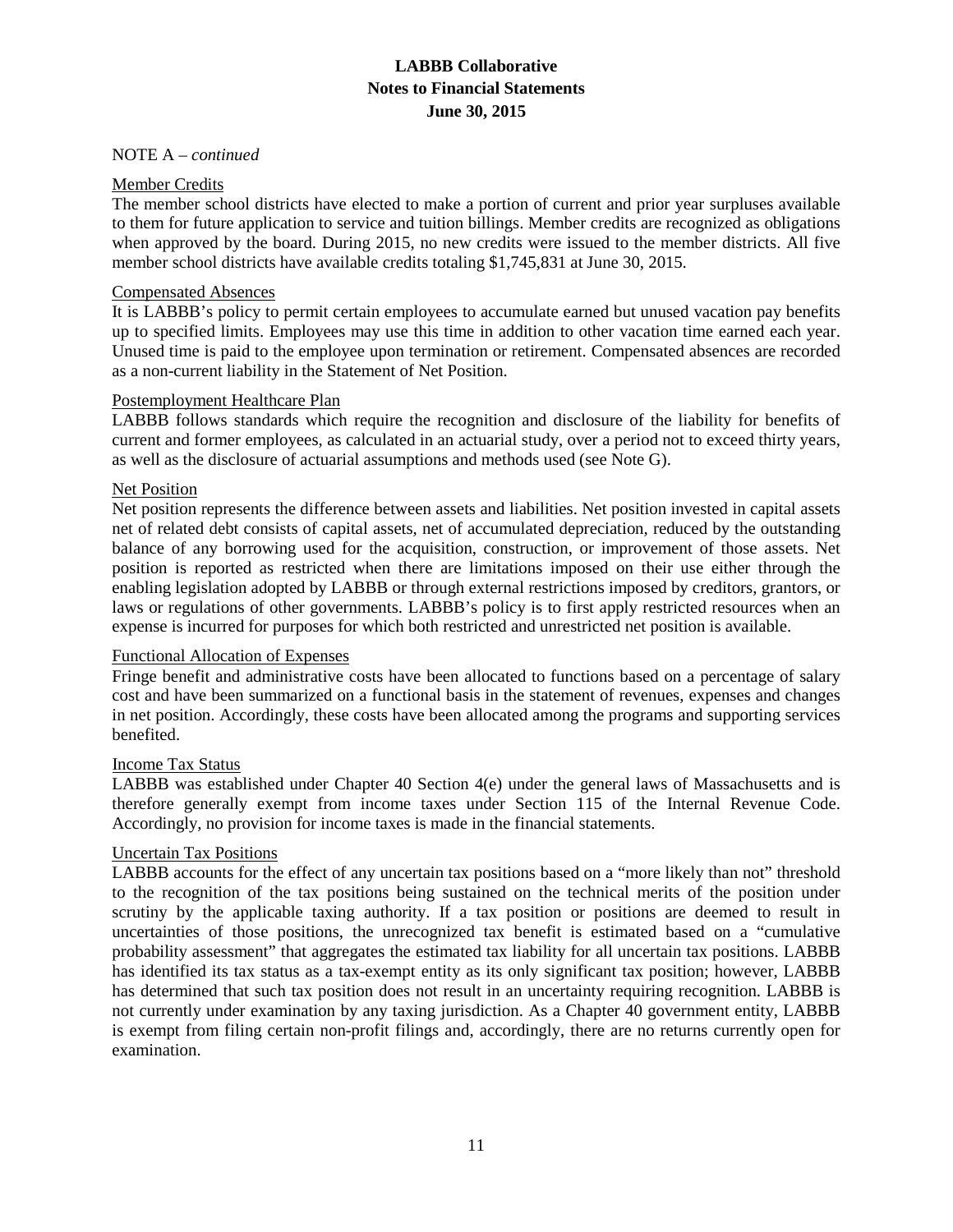## NOTE A – *continued*

#### Subsequent events

LABBB has evaluated subsequent events through December 17, 2015, the date the financial statements were available to be issued.

## NOTE B – CASH AND CASH EQUIVALENTS

Cash and cash equivalents included the following at June 30, 2015:

| Bank balance of cash and cash equivalents<br>Petty cash                         | \$5,022,666<br>15 |
|---------------------------------------------------------------------------------|-------------------|
| Deposits held in a Massachusetts Municipal<br>Depository Trust                  | 5,713,277         |
| Reconciling items (deposits in transit, outstanding<br>checks, etc.), net       | (263, 021)        |
| Total cash and cash equivalents as<br>reported on the statement of net position | \$10,472,937      |
| Bank deposits insured by the Federal Deposit<br><b>Insurance Corporation</b>    |                   |

LABBB does not hold any funds that may be used at the discretion of other organizations.

## NOTE C – EQUIPMENT AND IMPROVEMENTS

Equipment and improvement activity for the year ended June 30, 2015 was as follows:

|                                  | Beginning<br>Balance | Increases                      | Decreases                                | Ending<br>Balance |  |
|----------------------------------|----------------------|--------------------------------|------------------------------------------|-------------------|--|
| Equipment and improvements:      |                      |                                |                                          |                   |  |
| Equipment                        | 7,732<br>\$          | \$<br>$\overline{\phantom{a}}$ | $\mathbb{S}$<br>$\overline{\phantom{a}}$ | \$<br>7,732       |  |
| Leasehold improvements           | 8,675                | 101,746                        |                                          | 110,421           |  |
| Computer hardware                | 6,452                |                                | (6,452)                                  |                   |  |
| Computer software                | 9,765                |                                | (9,765)                                  |                   |  |
| Total at historic cost           | 32,624               | 101,746                        | (16,217)                                 | 118,153           |  |
| Accumulated depreciation         | 21,508               | 13,477                         | (16,217)                                 | 18,768            |  |
| Total equip. & improvements, net | 116                  | 88,269                         |                                          | 99,385            |  |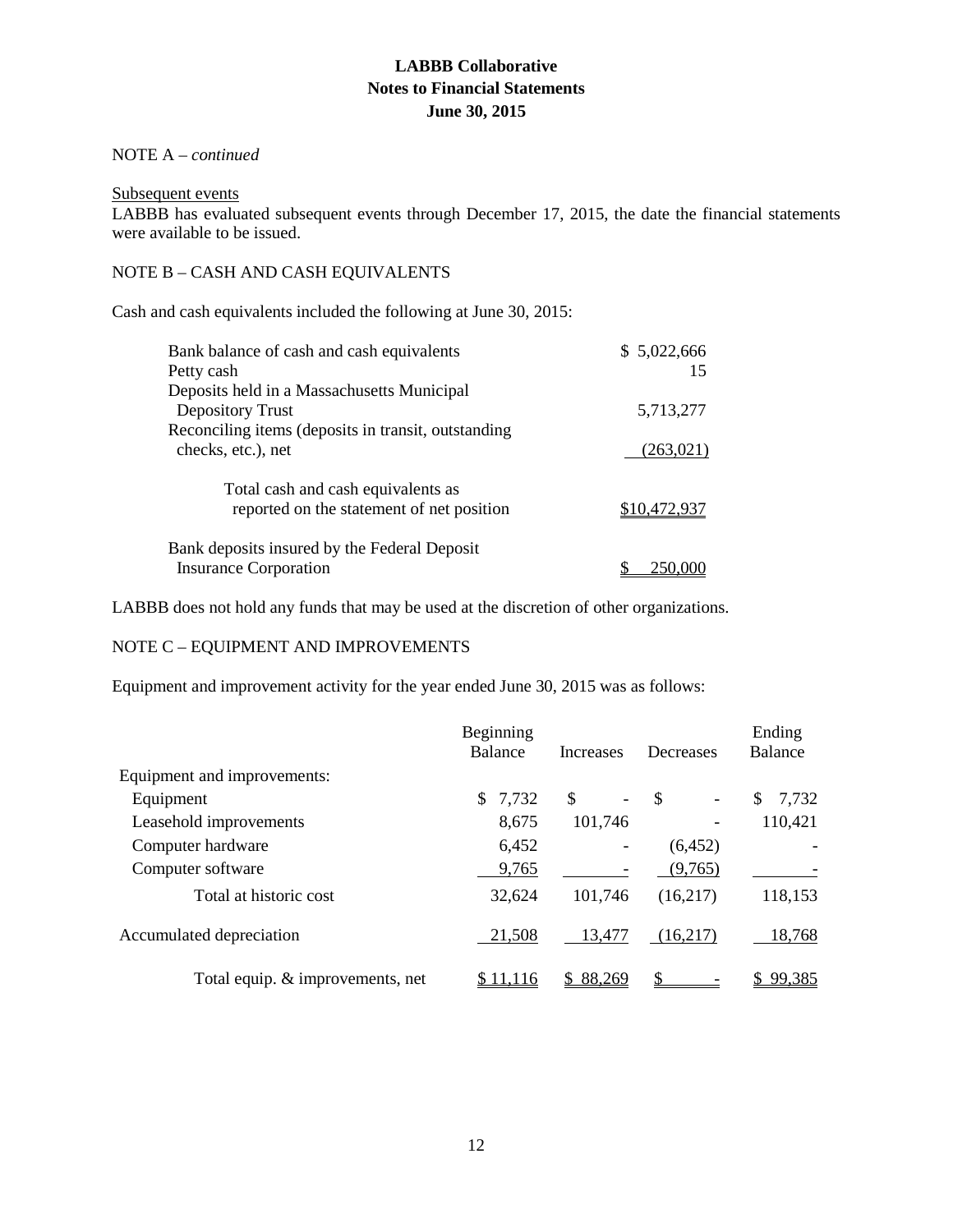#### NOTE D – LEASE COMMITMENTS

LABBB has entered into operating lease agreements for office equipment and vehicles used to transport students, which expire at various times through 2019. Under the lease arrangements, if LABBB terminates a vehicle lease prior to the full term of the lease, LABBB is obligated to pay one-half of the remaining monthly rentals. Total rental expense was approximately \$264,453 for the year ended June 30, 2015.

The approximate minimum future obligations on the lease at June 30, 2015 are as follows:

| 2016 | \$52,970 |
|------|----------|
| 2017 | 15,046   |
| 2018 | 2,787    |
| 2019 | 555      |
|      | \$71,358 |

#### NOTE E – RELATED PARTY TRANSACTIONS

LABBB obtains certain administrative, accounting, supporting services and other resources from EDCO Collaborative ("EDCO") through a signed agreement. Four of the five member districts for LABBB are also member districts of EDCO.

In June, 2014, LABBB entered into a management services and rent/use of space agreement with EDCO. The agreement covers the period of July 1, 2014 to June 30, 2015 for management services and July 1, 2014 to June 30, 2019 for rent/use of space. The fee for the rent/use of space is determined on an annual basis by the EDCO Board of Directors upon approval of the annual budget. For the year ended June 30, 2015, the service fee incurred was \$384,924.

LABBB entered into a joint venture in fiscal 2009 with EDCO to establish the LABBB-EDCO Transportation Network ("the Transportation Network"). During fiscal 2015, LABBB billed EDCO \$158,167 for transportation management services provided to the Transportation Network. Also, EDCO provided accounting and financial services for the Transportation Network and charged LABBB \$28,119, which represents direct costs for these services. This joint venture is expected to continue through fiscal 2016; and the service fees are expected to be similar to fiscal 2015.

## NOTE F – MASSACHUSETTS TEACHERS' AND STATE EMPLOYEES' RETIREMENT SYSTEMS

#### Plan Descriptions:

The Collaborative's employees participate in the Massachusetts Teachers' (MTRS) or State Employees' Retirement Systems (MSERS), statewide cost-sharing multi-employer defined benefit plans public employee retirement systems (PERS) covering all employees of local school districts within the Commonwealth of Massachusetts. The retirement systems issue publicly available annual reports that includes financial statements and required supplementary information, which may be obtained by writing to Public Employee Retirement Administration Commission (PERAC), 5 Middlesex Avenue, Suite 304, Somerville, Massachusetts, 02145.

#### Benefits Provided:

MSERS provides retirement, disability, survivor and death benefits to members and their beneficiaries. Massachusetts General Laws (MGL) establishes uniform benefit and contribution requirements for all contributory PERS. These requirements provide for superannuation retirement allowance benefits up to a maximum of 80% of a member's highest three-year average annual rate of regular compensation. For employees hired after April 1, 2012, retirement allowances are calculated on the basis of the last five years or any five consecutive years, whichever is greater in terms of compensation. Benefit payments are based upon a member's age, length of creditable service, and group creditable service, and group classification. The authority for amending these provisions rests with the Legislature.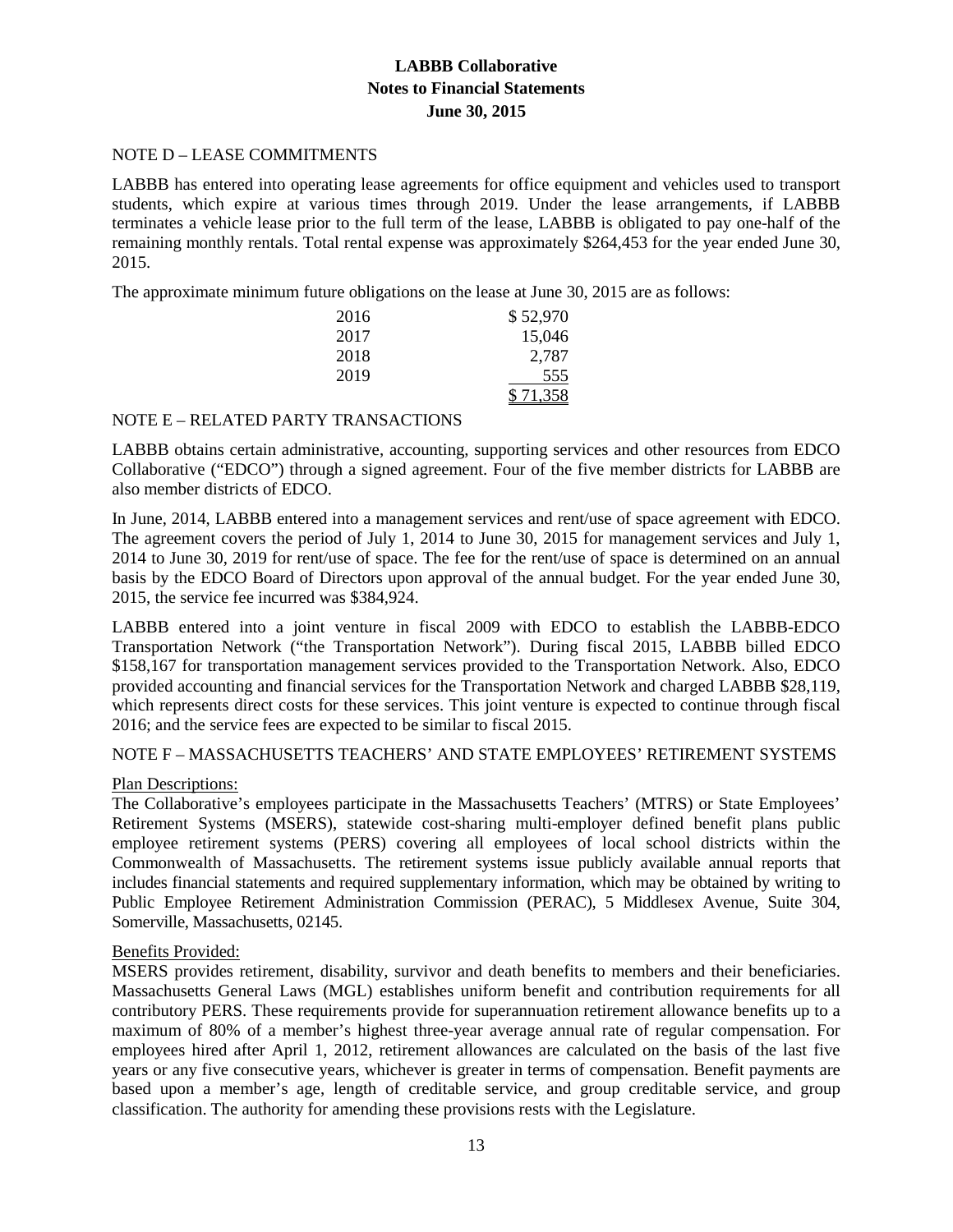### NOTE F – *continued*

Members become vested after ten years of creditable service. A superannuation retirement allowance may be received upon the completion of twenty years of creditable service or upon reaching the age of 55 with ten years of service. Normal retirement for most employees occurs at age 65; for certain hazardous duty and public safety positions, normal retirement is at age 55. Most employees who joined the system after April 1, 2012 cannot retire prior to age 60.

The MSERS' funding policies have been established by Chapter 32 of the MGL. The Legislature has the authority to amend these policies. The annuity portion of the MSERS retirement allowance is funded by employees, who contribute a percentage of their regular compensation. Costs of administering the plan are funded out of plan assets.

MTRS provides retirement, disability, survivor and death benefits to members and their beneficiaries. Massachusetts General Laws (MGL) establishes uniform benefit and contribution requirements for all contributory PERS. These requirements provide for superannuation retirement allowance benefits up to a maximum of 80% of a member's highest three-year average annual rate of regular compensation. For employees hired after April 1, 2012, retirement allowances are calculated on the basis of the last five years or any five consecutive years, whichever is greater in terms of compensation. Benefit payments are based upon a member's age, length of creditable service, and group creditable service, and group classification. The authority for amending these provisions rests with the Legislature.

Members become vested after ten years of creditable service. A superannuation retirement allowance may be received upon the completion of twenty years of creditable service or upon reaching the age of 55 with ten years of service. Normal retirement for most employees occurs at age 65. Most employees who joined the system after April 1, 2012 cannot retire prior to age 60.

The MTRS' funding policies have been established by Chapter 32 of the MGL. The Legislature has the authority to amend these policies. The annuity portion of the MTRS retirement allowance is funded by employees, who contribute a percentage of their regular compensation. Costs of administering the plan are funded out of plan assets.

#### Contributions:

Member contributions for MSERS vary depending on the most recent date of membership:

| Hire Date | % of Compensation                             |
|-----------|-----------------------------------------------|
|           |                                               |
|           |                                               |
|           | 1984 to 6/30/19968% of regular compensation   |
|           | 7/1/1996 to present9% of regular compensation |

1979 to present…………An additional 2% of regular compensation in excess of \$30,000

Educational collaboratives contribute amounts equal to the normal cost of employees' benefits participating in MSERS at a rate established by the Public Employees' Retirement Administration Commission (PERAC), currently 5.6% of covered payroll. Legally, the collaboratives are only responsible for contributing the annual normal cost of their employees' benefits (i.e., the present value of the benefits earned by those employees in any given year) and are not legally responsible for the past service cost attributable to those employees or previously retired employees of the collaboratives. During fiscal year 2015, the Collaborative's contributions on behalf of employees totaled \$279,422.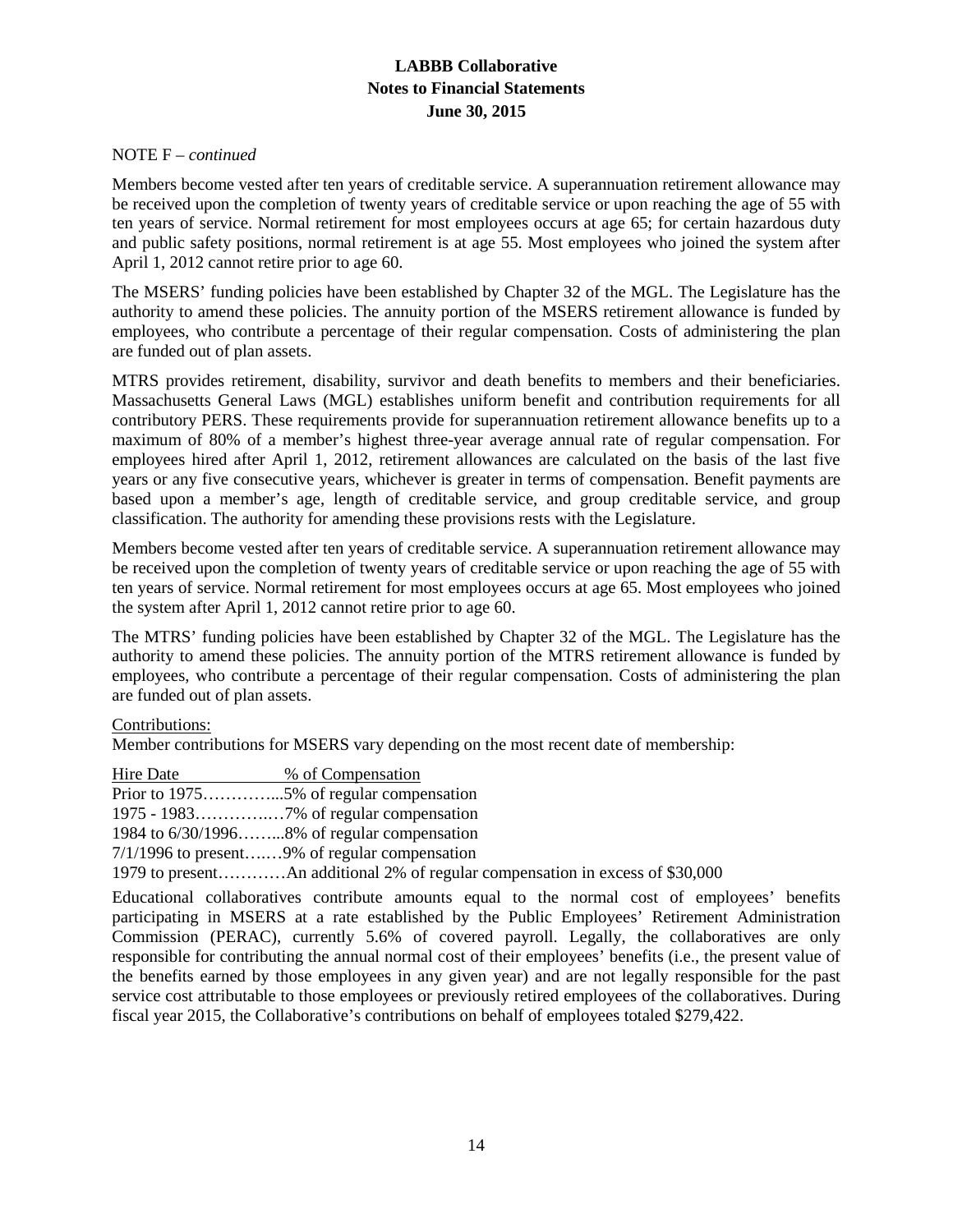NOTE F – *continued* 

Member contributions for MTRS vary depending on the most recent date of membership:

Hire Date % of Compensation Prior to 1975…………...5% of regular compensation 1975 - 1983………….…7% of regular compensation 1984 to 6/30/1996……...8% of regular compensation 7/1/1996 to present….…9% of regular compensation 7/1/2001 to present……11% of regular compensation (for teachers hired after 7/1/01 and those accepting provisions of Chapter 114 of the Acts of 2000)

1979 to present…………An additional 2% of regular compensation in excess of \$30,000

The Commonwealth is a nonemployer contributor in MTRS and is required by statute to make all actuarially determined employer contributions on behalf of the member employers participating in MTRS. Therefore, the Collaborative is considered to be in a 100% special funding situation as defined by GASB Statement No. 68, *Accounting and Financial Reporting for Pensions* and the Commonwealth is a nonemployer contributing entity under both MSERS and MTRS. Since the employers do not contribute directly to each system beyond the MSERS annual normal cost, there is no net pension liability to recognize. However, the notes to the financial statements must disclose the portion of the nonemployer contributing entities' share of the collective net pension liability that is associated with the employer. In addition, the Collaborative must recognize its portion of the collective pension expense as both a revenue and pension expense.

The nonemployer contributing entities' share of the collective net pension liability that is associated with the Collaborative was measured as of June 30, 2014 and was \$6,965,184 and \$18,330,401 under MSERS and MTRS, respectively. In fiscal 2015, the Collaborative recognized revenue and related expense of \$495,297 (under GASB Statement No. 68) for its portion of the collective pension expense under MSERS. In fiscal 2015, the Collaborative recognized revenue and related expense of \$1,273,501 (under GASB Statement No. 68), for its portion of the collective pension expense under MTRS.

The Collaborative implemented the requirements of GASB Statement No. 68 in fiscal 2015. Prior year financial statements were not adjusted for revenues or expenses applicable to those years as calculated under GASB Statement No. 68 since the information was not available. However, the overall net position of the Collaborative would not have been adjusted in prior years had an adjustment been made.

## NOTE G – POSTEMPLOYMENT HEALTHCARE BENEFITS

LABBB sponsors and administers a postemployment benefit plan (the "Plan") which provides health benefits to qualified retirees. As of July 1, 2014, the date of the most recent actuarial valuation, the Plan had a projected unfunded liability of approximately \$7,186,742. In accordance with GASB Statement No. 45, "*Accounting and Financial Reporting by Employers for Postemployment Benefits Other Than Pensions"*, this liability is being accrued over a period of time of thirty years. At June 30, 2015, the annual contribution required to meet this requirements was approximately \$530,373, in addition to the normal benefit cost estimated at \$356,969. Reporting and amortization of the unfunded liability began during fiscal 2009.

The contribution requirements of plan members and LABBB are established and may be amended through LABBB board action. The required contribution is based on the projected pay-as-you-go financing requirements.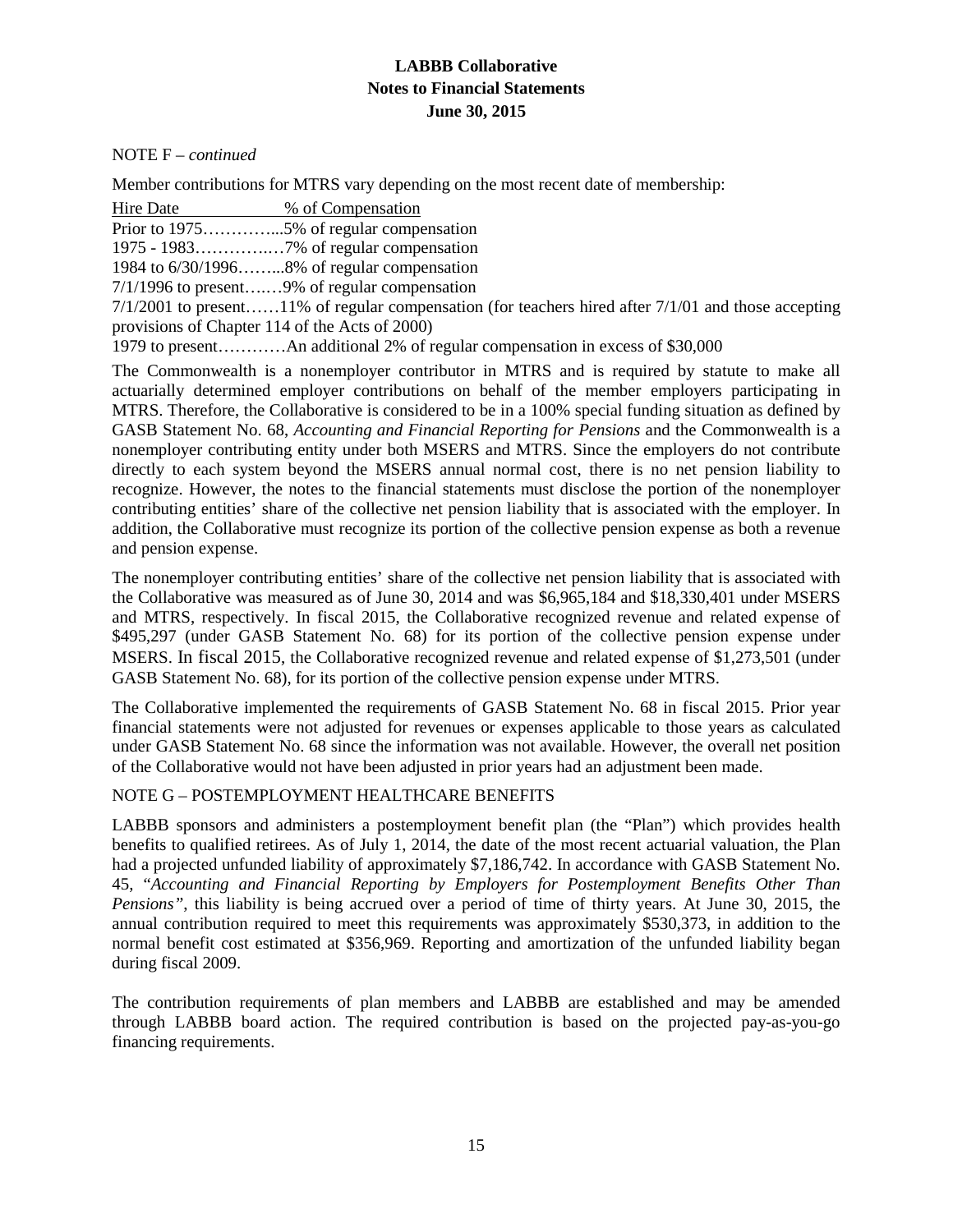#### NOTE G – *continued*

Projections of benefits for financial reporting purposes are based on the substantive plan (the plan as understood by the employer and plan members) and include the types of benefits provided at the time of valuation and the historical pattern of sharing of benefit costs between the employer and plan members to that point. The actuarial methods and assumptions used include techniques that are designed to reduce short-term volatility in actuarial accrued liabilities, consistent with the long-term prospective of the calculations.

Actuarial valuations of an ongoing plan involve estimates of the value of reported amounts and assumptions about the probability of occurrence of events far into the future. Examples include assumptions about future employment, mortality, and the healthcare cost trend. Amounts determined regarding the funded status of the plan and the annual required contribution of the employer are subject to continual revision as actual results are compared with past expectations and new estimates are made about the future.

In the July 1, 2014 valuation, a frozen age actuarial cost method was used with allocation based on service. The unfunded actuarial liability is amortized over 30 years in level dollar amounts, starting fiscal 2009. The actuarial assumptions included a 6.00% discount rate and an annual healthcare cost trend rate of 7.00% initially, grading down to 2.5% in fiscal 2022 and later, in 0.75 point intervals. As of June 30, 2015, no investment vehicle has been established to fund the plan.

The rollforward of the accrued postemployment obligation as of June 30, 2015 and two preceding years was as follows:

| Postemployment obligation at beginning of year                                                           | 2015<br>\$6,410,750             | 2014<br>\$5,354,597                | 2013<br>\$4,273,817                |
|----------------------------------------------------------------------------------------------------------|---------------------------------|------------------------------------|------------------------------------|
| Interest on net obligation<br>Annual required contribution<br>Adjustment to annual required contribution | 384,645<br>887,342<br>(715,207) | 321,276<br>1,451,492<br>(577, 146) | 256,429<br>1,451,492<br>(460, 654) |
| Annual benefit cost                                                                                      | 556,780                         | 1,195,622                          | 1,247,267                          |
| Benefit payments paid                                                                                    | (167,797)                       | (139, 469)                         | (166, 487)                         |
| Postemployment obligation at end of year                                                                 | \$6,799,733                     | \$6,410,750                        | \$5,354,597                        |
|                                                                                                          |                                 |                                    |                                    |

### NOTE H – CONCENTRATIONS OF CREDIT RISK

Approximately 48% of all revenues are derived from the member school districts in 2015. One town represented 25% of all revenue in 2015. At June 30, 2015, five member towns represented approximately 43% of total accounts receivable.

### NOTE I – FISCAL 2016 BUDGET

LABBB has authorized a fiscal 2016 operating budget totaling approximately \$18,792,000 which management expects to fully fund through tuitions, governmental grants, and other receipts.

## NOTE J – DISCLOSURES REQUIRED UNDER MASSACHUSETTS GENERAL LAW C.40 § 4E

#### Highest Paid Employees

The Commonwealth of Massachusetts requires educational collaboratives to disclose the name, duties and total compensation of the 5 most highly compensated employees.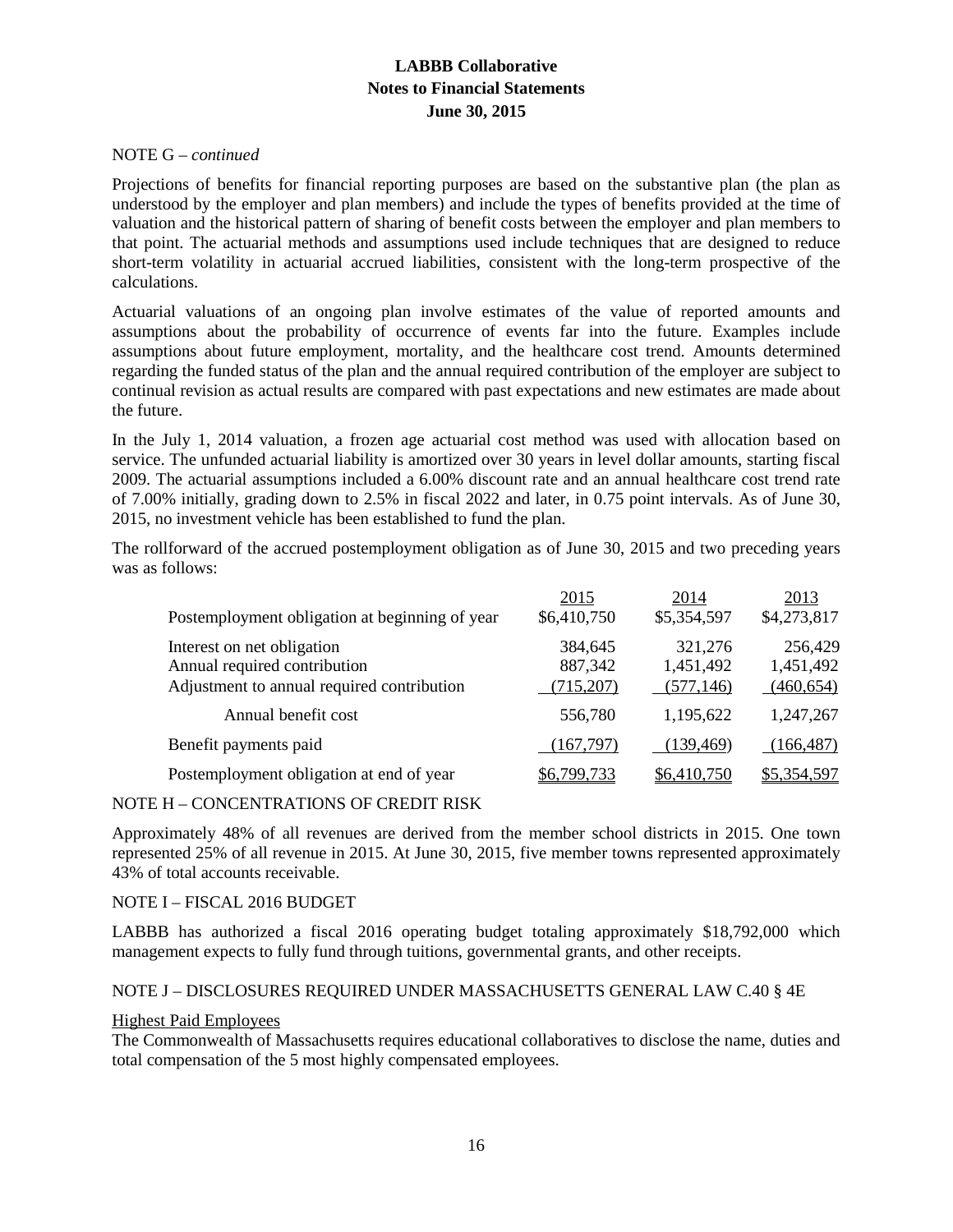NOTE J – *continued* 

|                      |                                  |           | Health Insurance        |           |  |  |
|----------------------|----------------------------------|-----------|-------------------------|-----------|--|--|
| <b>Employee Name</b> | Title                            | Salary    | <b>Employer Portion</b> | Total     |  |  |
| Patric Barbieri      | <b>Executive Director</b>        | \$156,495 | \$16,556                | \$173,051 |  |  |
| James Kelly          | Program Director                 | \$113,541 | \$16,556                | \$130,097 |  |  |
| Margaret Sheehan     | <b>Special Education Teacher</b> | \$111,702 | \$16,556                | \$128,258 |  |  |
| Donna Goodell        | Program Director                 | \$107,161 | \$16,556                | \$123,717 |  |  |
| Dianne Costello      | Program Coordinator              | \$106,317 | \$16,556                | \$122,873 |  |  |

Executive Director –The duties of the executive director include providing leadership in planning, development and operation of LABBB programs and services, insuring proper fiscal management of LABBB programs and services, developing and presenting a budget to the Board of Directors, implementing policies and procedures established by the Board of Directors, recommending changes as necessary, and representing LABBB on various local and state task forces, committees and advisory boards.

Program Director – The duties of the program director include advertising, interviewing and hiring all staff with final Executive Director approval, supervising and evaluating all professional staff, designing program handbooks, resources and training manuals and staff policy manuals, designing all professional development programs and conferences for all staff, conducting meetings on IEPs, transitions and parent's council, and attending meetings on case conferences, student progress and professional consults.

Special Education Teacher – The duties of the special education teacher include designing and implementing curriculum, consulting with vocational, educational and specialist staff, developing and implementing appropriate behavioral programming that stresses positive reinforcement practices, attending student and staff meetings, and communicating with parents.

Program Coordinator – The duties of the program coordinator include supervising and evaluating staff, including orientation, room assignments, classroom and site visits, assisting in development of curriculum, professional days and IEPs, assigning students to classrooms, acting as liaison to schools systems, attending meetings on planning, IEPs, student crises, case conferences and professional consults.

## Over Age 21 Programs

LABBB does not provide services to individuals age 22 or older.

Accounts Held on Behalf of Other

LABBB does not hold any accounts on behalf of others, except for member credits held for future use described in Note A.

Related Party Transactions

Related party transactions are described in Note E to the financial statements.

Real Property Transactions

Transactions or contracts related to the purchase, sale, rental, or lease of real property are described in Note D to the financial statements.

Administrative Costs

Total administrative costs incurred by LABBB totaled \$986,787 for the year ended June 30, 2015. Administrative expenses include all costs that cannot be directly or reasonably applied to a program of LABBB. Administrative expenses include salaries, related benefits and payroll taxes, associated with LABBB's administrative office (i.e., Executive Director, finance staff, human resources, etc.), as well as other costs associated with maintaining that office (i.e. occupancy, supplies, etc.). LABBB directly applies salaries, where appropriate, to its programs and allocates related employee benefits and taxes to those programs. Occupancy, supplies, maintenance and any other cost that can be directly applied, or reasonably allocated, are reported under program expense. See Note A for a description of the functional allocation of expenses.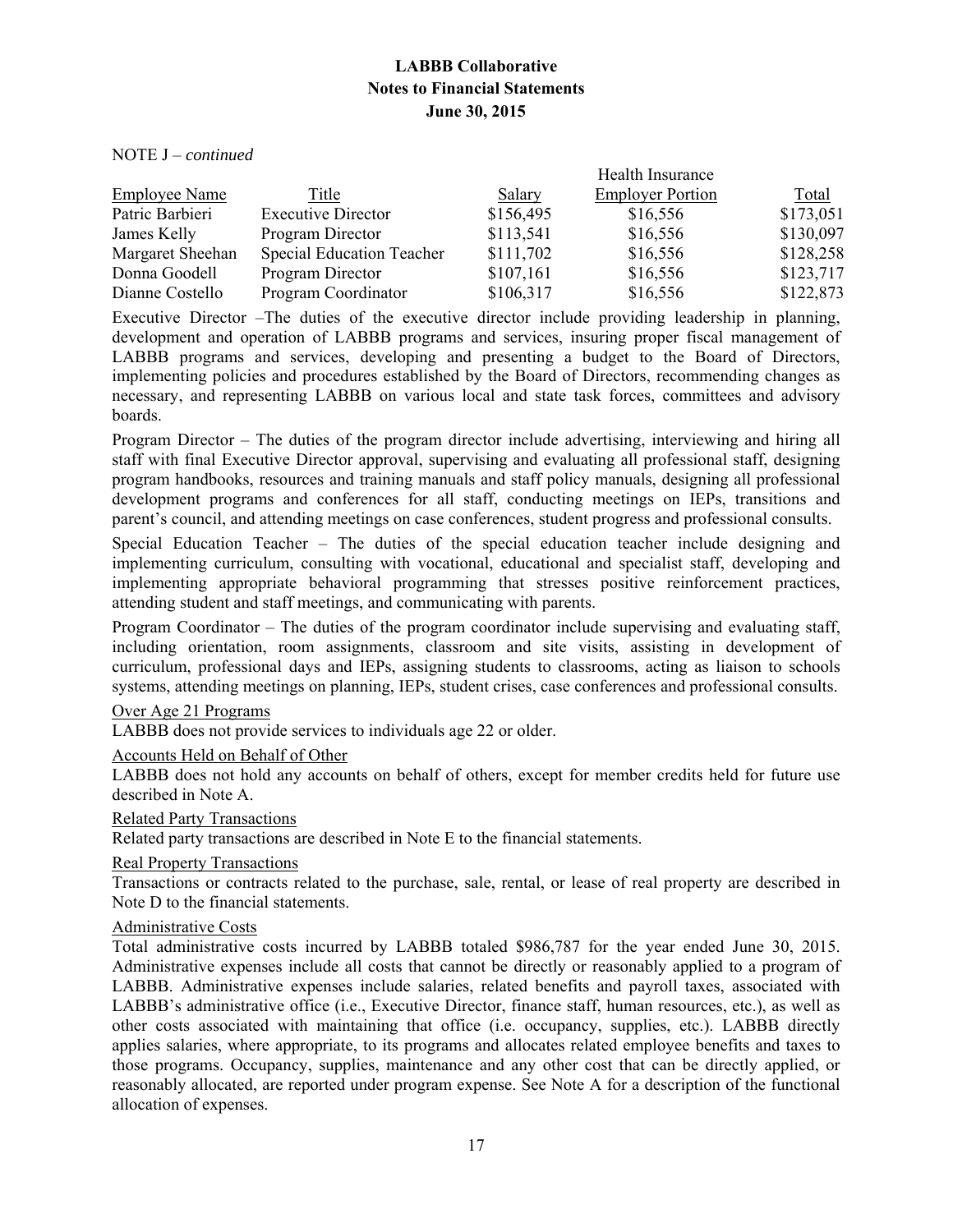# **LABBB Collaborative Statement of Revenues and Expenses Budget and Actual For the year ended June 30, 2015**

|                                               | <b>Final Budget</b> |             | <b>Actual Amounts</b> |    | <b>Variance with</b><br><b>Final Budget</b><br>Favorable<br>(Unfavorable) |  |
|-----------------------------------------------|---------------------|-------------|-----------------------|----|---------------------------------------------------------------------------|--|
|                                               |                     |             |                       |    |                                                                           |  |
| <b>Operating Activities:</b>                  |                     |             |                       |    |                                                                           |  |
| <b>Revenue and Other Support:</b>             |                     |             |                       |    |                                                                           |  |
| Tuition revenue                               | \$                  | 17,062,285  | \$<br>18,557,954      | \$ | 1,495,669                                                                 |  |
| Industry revenue                              |                     |             | 208,564               |    | 208,564                                                                   |  |
| Recreation revenue                            |                     |             | 130,350               |    | 130,350                                                                   |  |
| Transportation revenue                        |                     | 329,175     | 372,141               |    | 42,966                                                                    |  |
| Contributions                                 |                     |             | 45,631                |    | 45,631                                                                    |  |
| Grants and contracts                          |                     |             | 6,400                 |    | 6,400                                                                     |  |
| Home services revenue                         |                     | 163,713     | 164,488               |    | 775                                                                       |  |
| Retirement systems on-behalf revenue          |                     |             | 1,768,798             |    | 1,768,798                                                                 |  |
| <b>Total Revenue and Other Support</b>        |                     | 17,555,173  | 21,254,326            |    | 3,699,153                                                                 |  |
| <b>Expenses:</b>                              |                     |             |                       |    |                                                                           |  |
| Instructional and other program               |                     | 16,432,988  | 15,921,035            |    | 511,953                                                                   |  |
| Transportation expense                        |                     | 329,175     | 390,723               |    | (61, 548)                                                                 |  |
| Management and general                        |                     | 793,010     | 986,787               |    | (193, 777)                                                                |  |
| Postemployment benefit obligation             |                     | 1,451,492   | 556,780               |    | 894,712                                                                   |  |
| Retirement systems on-behalf expense          |                     |             | 1,768,798             |    | (1,768,798)                                                               |  |
| <b>Total Expenses</b>                         |                     | 19,006,665  | 19,624,123            |    | (617, 458)                                                                |  |
| <b>Change in Operating Net Position</b>       |                     | (1,451,492) | 1,630,203             |    | 3,081,695                                                                 |  |
| <b>Nonoperating Revenues:</b>                 |                     |             |                       |    |                                                                           |  |
| Interest income                               |                     |             | 12,687                |    | 12,687                                                                    |  |
| <b>Change in Net Position, before credits</b> |                     |             |                       |    |                                                                           |  |
| issued to members                             |                     | (1,451,492) | 1,642,890             |    | 3,094,382                                                                 |  |
| Credits issued to members                     |                     |             |                       |    |                                                                           |  |
| <b>Change in Net Position</b>                 | \$                  | (1,451,492) | \$<br>1,642,890       | \$ | 3,094,382                                                                 |  |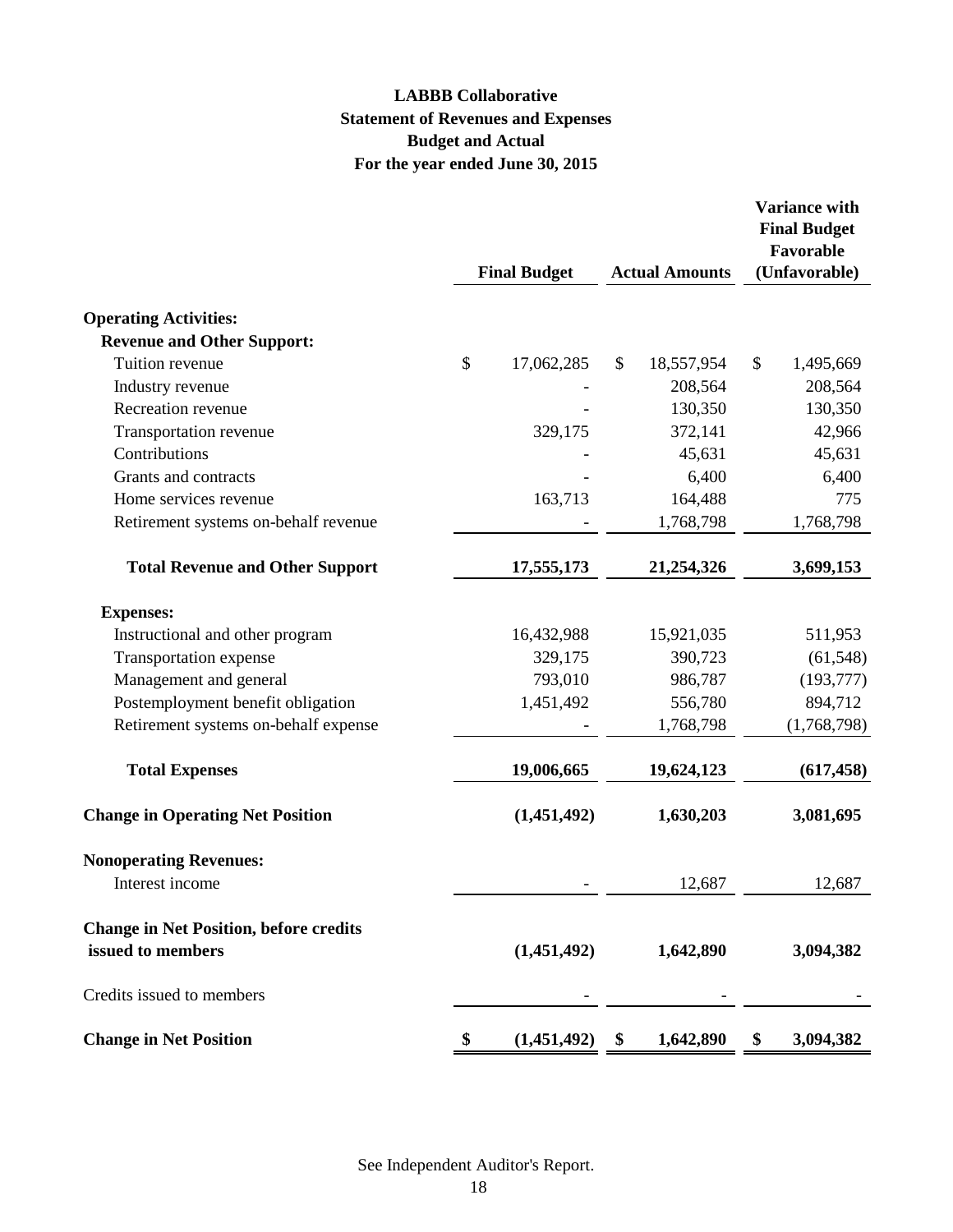

## **INDEPENDENT AUDITOR'S REPORT ON INTERNAL CONTROL OVER FINANCIAL REPORTING AND ON COMPLIANCE AND OTHER MATTERS BASED ON AN AUDIT OF FINANCIAL STATEMENTS PERFORMED IN ACCORDANCE WITH** *GOVERNMENT AUDITING STANDARDS*

To the Board of Directors of LABBB Collaborative Bedford, Massachusetts

We have audited, in accordance with the auditing standards generally accepted in the United States of America and the standards applicable to financial audits contained in *Government Auditing Standards* issued by the Comptroller General of the United States, the financial statements of LABBB Collaborative (a collaborative organized under the Laws of the Commonwealth of Massachusetts), which comprise the statement of net position as of June 30, 2015, and the related statements of revenues, expenses, and changes in net position, and cash flows for the year then ended, and the related notes to the financial statements, and have issued our report thereon dated December 17, 2015.

## **Internal Control Over Financial Reporting**

In planning and performing our audit of the financial statements, we considered LABBB Collaborative's internal control over financial reporting (internal control) to determine the audit procedures that are appropriate in the circumstances for the purpose of expressing our opinion on the financial statements, but not for the purpose of expressing an opinion on the effectiveness of LABBB Collaborative's internal control. Accordingly, we do not express an opinion on the effectiveness ofLABBB Collaborative's internal control.

A *deficiency in internal control* exists when the design or operation of a control does not allow management or employees, in the normal course of performing their assigned functions, to prevent, or detect and correct, misstatements on a timely basis. A *material weakness* is a deficiency, or a combination of deficiencies, in internal control, such that there is a reasonable possibility that a material misstatement of the entity's financial statements will not be prevented, or detected and corrected on a timely basis. A *significant deficiency* is a deficiency, or a combination of deficiencies, in internal control that is less severe than a material weakness, yet important enough to merit attention by those charged with governance.

Our consideration of internal control was for the limited purpose described in the first paragraph of this section and was not designed to identify all deficiencies in internal control that might be material weaknesses or significant deficiencies. Given these limitations, during our audit we did not identify any deficiencies in internal control that we consider to be material weaknesses. However, material weaknesses may exist that have not been identified.

## **Compliance and Other Matters**

As part of obtaining reasonable assurance about whether LABBB Collaborative's financial statements are free from material misstatement, we performed tests of its compliance with certain provisions of laws, regulations, contracts, and grant agreements, noncompliance with which could have a direct and material effect on the determination of financial statement amounts. However, providing an opinion on compliance with those provisions was not an objective of our audit, and accordingly, we do not express such an opinion. The results of our tests disclosed no instances of noncompliance or other matters that are required to be reported under *Government Auditing Standards.* 

We noted certain other matters that we reported to management of LABBB Collaborative in a separate letter dated December 17, 2015.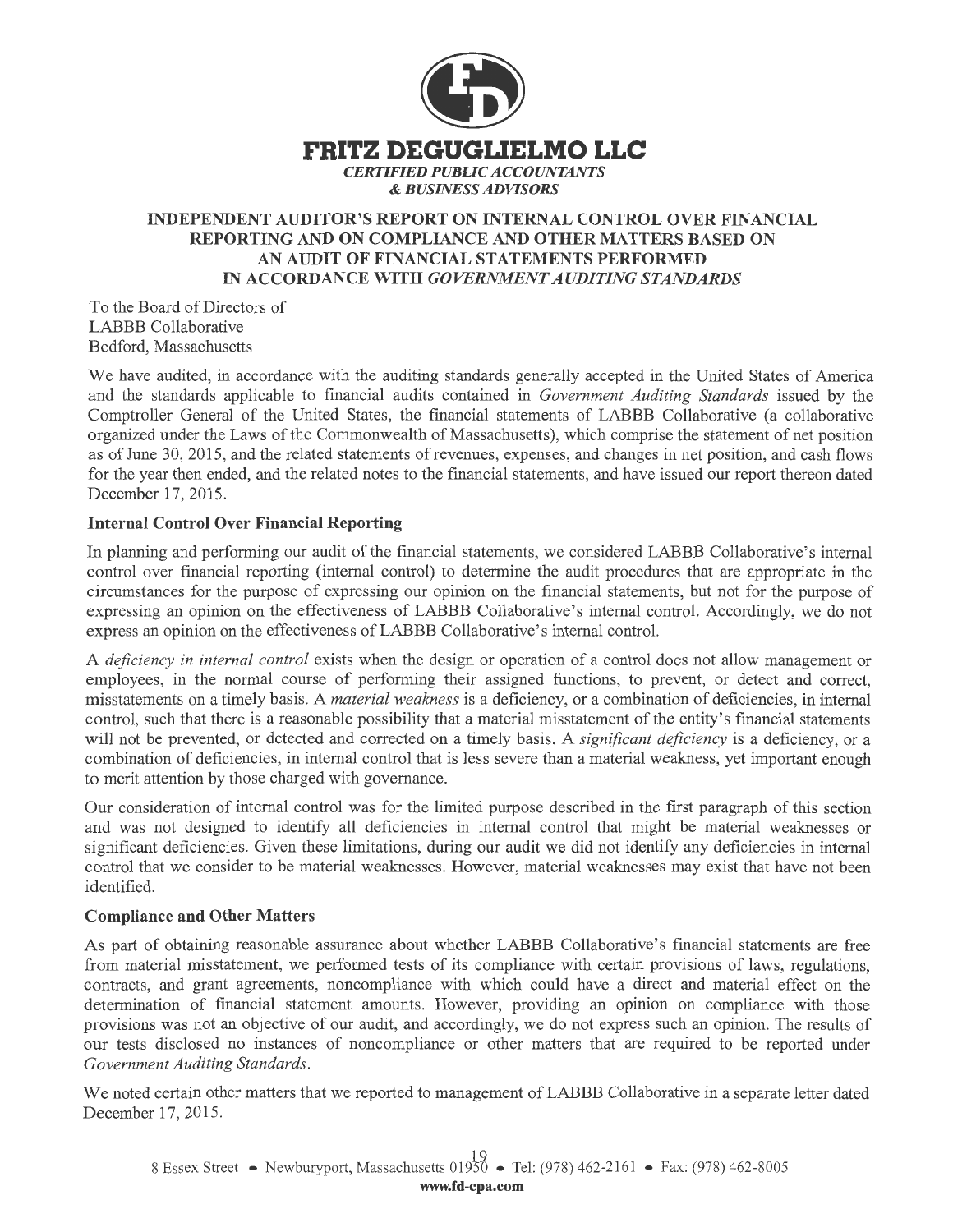## **Purpose of this Report**

The purpose of this report is solely to describe the scope of our testing of internal control and compliance and the results of that testing, and not to provide an opinion on the effectiveness of the entity's internal control or on compliance. This report is an integral part of an audit performed in accordance with *Government Auditing Standards* in considering LABBE Collaborative's internal control and compliance. Accordingly, this communication is not suitable for any other purpose.

Detteghelme ac

Certified Public Accountants

Newburyport, Massachusetts December 17, 2015